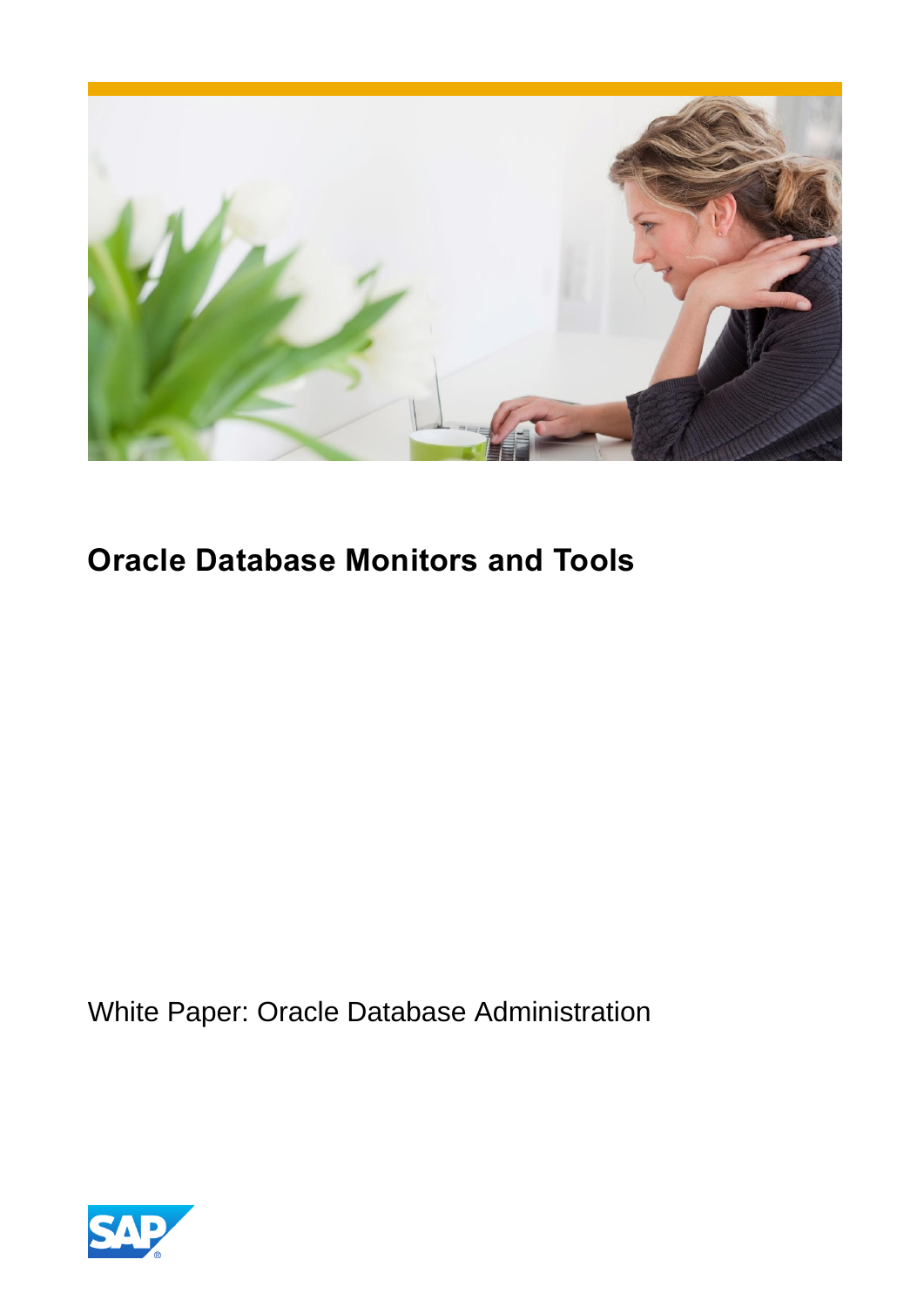# **TABLE OF CONTENTS**

| CASE STUDY: ADDING A NEW CONDITION TO THE DATABASE SYSTEM CHECK 23 |  |
|--------------------------------------------------------------------|--|
|                                                                    |  |
|                                                                    |  |
|                                                                    |  |
|                                                                    |  |
|                                                                    |  |
|                                                                    |  |
|                                                                    |  |
|                                                                    |  |

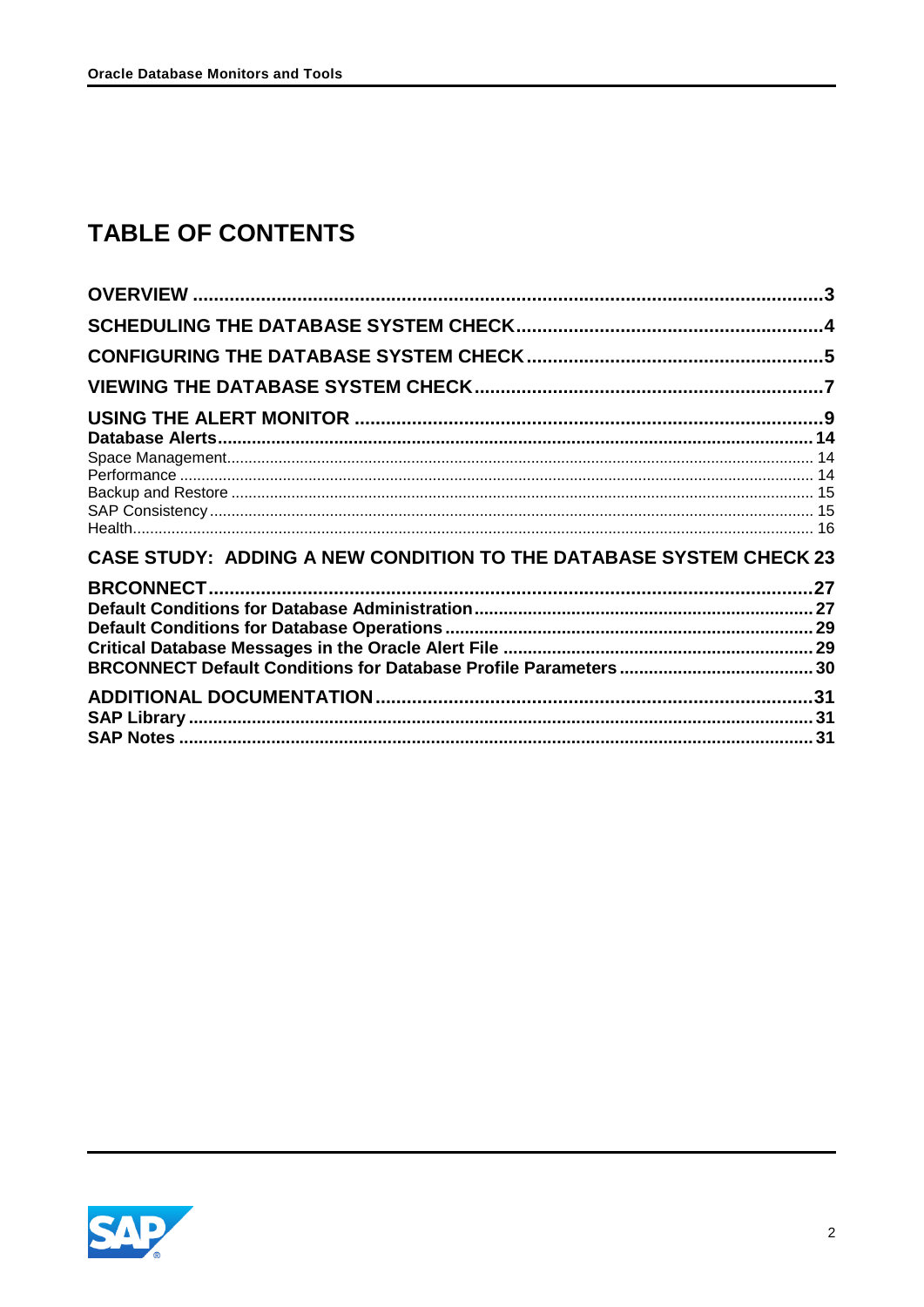# <span id="page-2-0"></span>**OVERVIEW**

To help you quickly recognize and analyze Oracle database problems, SAP provides comprehensive and fully integrated database system checking. By running regular checks and looking at the results, you can rapidly identify potential problems and take the required action before the database crashes.

The following graphic shows how the SAP system supports you in monitoring your Oracle database system:



In this paper we discuss the main functions in the figure above:

- 1. You schedule the database system check to run daily using the Database Planning Calendar [page [4\],](#page-3-0) transactions DBCOCKPIT and DB13, in the Computing Center Management System (CCMS).
- 2. If required, you can configure the database system check [page [5\]](#page-4-0) using transactions DBCOCKPIT and DB17.
- 3. When BRCONNECT has run, you can view the results [page [7\]](#page-6-0) using transactions DBACOCKPIT and DB16.
- 4. You can also view the results of the BRCONNECT and other checks using the database alert monitor [page [9\]](#page-8-0) in transaction RZ20. Transactions DBACOCKPIT and DB13 deliver the results immediately to the alert monitor.
- 5. BRCONNECT [page [27\]](#page-26-0) is the program that performs a series of database system checks, including those for database administration, database operations, critical database messages in the Oracle alert file, and incorrectly set database parameters. It is fully integrated with the alert monitor.

Using a case study [page [23\]](#page-22-0), we show you how to add a new condition to the database system check and view this in the alert monitor.

If you want to find more detailed information, look at the additional documentation [page [31\]](#page-30-0) provided by SAP.

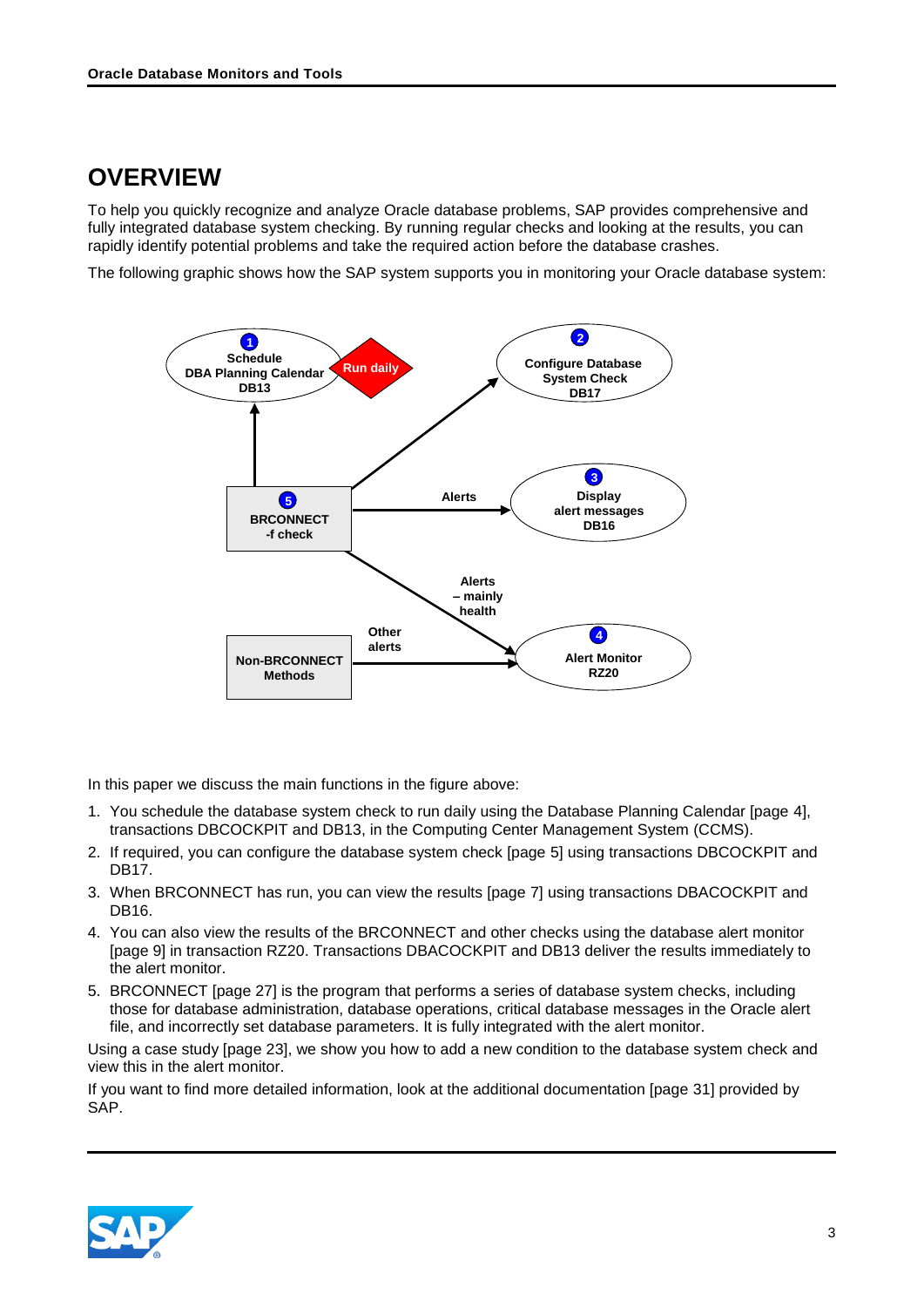$\uparrow$ 

# <span id="page-3-0"></span>**SCHEDULING THE DATABASE SYSTEM CHECK**

You can schedule the Oracle database system check in the Database planning Calendar in transaction DBACOCKPITof the Computing Center Management System (CCMS).

> We strongly recommend you to schedule the check **daily**. Otherwise, you might miss important warnings and errors, possibly resulting in expensive system downtime.

The best way to do this is by selecting an action pattern, as shown in the following graphic:

| E<br>Administration Edit Goto System Help                                              |                                     |                                                      | $\square \boxdot \boxtimes$                               |                           |
|----------------------------------------------------------------------------------------|-------------------------------------|------------------------------------------------------|-----------------------------------------------------------|---------------------------|
| 4910001888120000180108<br>Ø<br>ē۱                                                      |                                     |                                                      |                                                           |                           |
| <b>Jobs: DBA Planning Calendar</b>                                                     |                                     |                                                      |                                                           |                           |
| S Refresh   脑 Day   脑 Week  <br>Save Settings<br>图 Legend<br><b>la</b> Month           |                                     |                                                      |                                                           |                           |
|                                                                                        |                                     |                                                      |                                                           |                           |
| <b>H D</b> System Configuration<br><b>QDB</b> Connection<br>DBA Planning Calendar      |                                     |                                                      | Action Pad                                                |                           |
| System BCE<br>$\Theta$<br>e<br><b>BCE</b><br>System                                    | 2008/1                              | 2008/2<br>7 8                                        | Whole database offline + redo log back                    |                           |
| Mo                                                                                     | 21                                  | 28<br>11 18                                          | Whole database online backup                              |                           |
| Oracle Database Administration<br><b>DBA Actions</b><br>画<br>Category<br>Di            | 22 29<br>15                         | 5<br>12 19                                           | Whole database offline backup                             |                           |
| $\Box$ Performance<br>Mi<br>ū<br>CalendarID<br>Do                                      | 23<br>9<br>16<br>24 31 <br>10<br>17 | 30<br>$6\overline{6}$<br>13 20<br>14 21<br>-7        | Whole database online + redo log back                     |                           |
| $\Box$ Space<br>$\triangleright$<br>Fr<br>$\triangledown$ $\bigodot$ Jobs              | 11 18 25                            | 15 22<br>8                                           | Check database                                            |                           |
| Sa<br>5<br>Central Calendar<br>6<br>So                                                 | 12 19<br>26                         | 16 23<br>$\overline{2}$<br>-9<br>13 20 27 3 10 17 24 | Cleanup logs<br>Compress database                         |                           |
| HІЫ<br><b>DBA Planning Calendar</b>                                                    |                                     | बाह                                                  | Full database offline + redo log backun                   |                           |
| DBA Loge<br>Dackur E DBA Planning Calendar: Initial Setup<br>⊠                         |                                     |                                                      |                                                           |                           |
| $\Box$ Alerts                                                                          |                                     | Pattern Setup   Cleanup   & Tapes                    |                                                           |                           |
| Choose one of the following options:<br>$\Box$ Diagnd                                  |                                     |                                                      |                                                           |                           |
| Daily Online Database Backup + Redologs (1 Month cycle)                                |                                     |                                                      |                                                           |                           |
| Monday-Thursday: Online Backup, Friday: Offline Backup + Redologs (1 Month cycle)      | day                                 | Thursday                                             | Friday                                                    | Saturday                  |
| Daily Online Database Backup + Redologs (2 Week cycle)                                 | 30                                  | January, 31                                          | February, 01                                              | February, 02              |
| Daily Online Database Backup + Redologs (2 Week cycle)                                 | CheckDB                             |                                                      | 04:00:00 CheckDB 04:00:00 CheckDB 04:00:00 CheckD         |                           |
| Monday-Thursday: Incremental Backup, Friday: Online Backup + Redologs (1 Month cycle)  |                                     |                                                      |                                                           |                           |
| Monday-Thursday: Incremental Backup, Friday: Offline Backup + Redologs (1 Month cycle) |                                     |                                                      |                                                           |                           |
| Monday-Thursday: Incremental Backup, Friday: Online Backup + Redologs (2 Week cycle)   |                                     |                                                      |                                                           |                           |
| Monday-Thursday: Incremental Backup, Friday: Offline Backup + Redologs (2 Week cycle)  | 06                                  | February, 07                                         | February, 08                                              | February, 09              |
|                                                                                        |                                     |                                                      |                                                           |                           |
|                                                                                        |                                     |                                                      |                                                           |                           |
|                                                                                        |                                     |                                                      |                                                           |                           |
|                                                                                        | 13                                  | February, 14                                         | February, 15                                              | February, 16              |
|                                                                                        |                                     |                                                      |                                                           |                           |
|                                                                                        |                                     |                                                      |                                                           |                           |
| $\sqrt{S}$ $\times$ Cancel                                                             |                                     |                                                      |                                                           |                           |
| ME                                                                                     |                                     |                                                      |                                                           | $\overline{\blacksquare}$ |
| 日<br>헌                                                                                 |                                     |                                                      |                                                           |                           |
|                                                                                        |                                     |                                                      | $\triangleright$ BCE (1) 000 $\blacksquare$ bsi8005   INS |                           |

Every action pattern includes a **daily** database system check. If required, you can run a database system check **immediately** using the DBA Planning Calendar.

You can also run the database system check from the command line of your operating system using **brconnect –u / -c –f check**.

# $| \, \bullet \, |$

For more information on scheduling the database system check, see *DBA Planning Calendar (Oracle)* in the documentation *CCMS Oracle* [page [31\]](#page-30-0)*.*

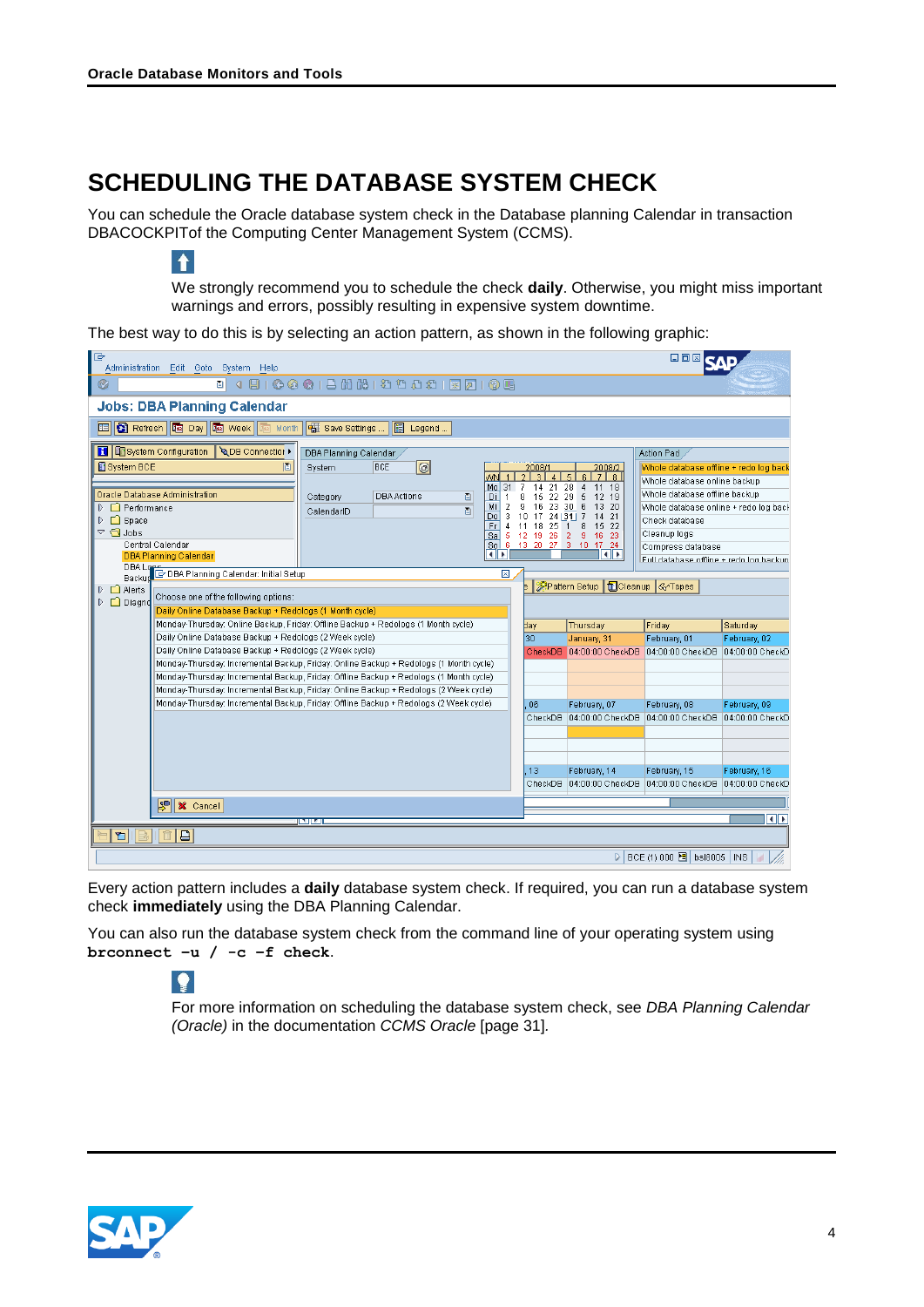# <span id="page-4-0"></span>**CONFIGURING THE DATABASE SYSTEM CHECK**

You can configure the Oracle database system check in the Computing Center Management System (CCMS) to:

- Add new conditions of type ORA or PROF
- Exclude individual conditions from the check
- Specify threshold values for the conditions
- Create object-specific conditions to exclude them from the check
- Create object-specific conditions to set individual threshold values
- Specify corresponding corrective actions
- Maintain the condition description



For an example of how to add a new condition of type ORA, see the case study [page [23\]](#page-22-0).

The configuration data is stored in the DBCHECKORA table. Changed or new conditions take effect the next time that BRCONNECT runs. You can view the results in transaction DBACOCKPIT or DB16 [page [7\]](#page-6-0) or the alert monitor [page [9\]](#page-8-0).

To change the configuration, you use transaction DBACOCKPIT or DB17, as shown in the following graphic:

| E                                                                                                                                                                                                                       | Inspection condition Edit Goto Selection criteria System Help                                               |                      |                                                                 |                     |                                                                                           | <b>ODE SAF</b>                                                                                   |
|-------------------------------------------------------------------------------------------------------------------------------------------------------------------------------------------------------------------------|-------------------------------------------------------------------------------------------------------------|----------------------|-----------------------------------------------------------------|---------------------|-------------------------------------------------------------------------------------------|--------------------------------------------------------------------------------------------------|
| Ø<br>画                                                                                                                                                                                                                  |                                                                                                             |                      |                                                                 |                     |                                                                                           |                                                                                                  |
|                                                                                                                                                                                                                         | All Database Check Conditions for System BCE                                                                |                      |                                                                 |                     |                                                                                           |                                                                                                  |
| 回回                                                                                                                                                                                                                      |                                                                                                             |                      |                                                                 |                     |                                                                                           |                                                                                                  |
| <b>H</b> EBystem Configuration<br>$\blacktriangleright$<br>System BCE<br>旧<br>Oracle Database Administration<br>$\triangleright$ $\square$ Performance<br>$\triangleright$ $\Box$ Space<br>$\triangleright$ $\Box$ Jobs | Check Conditions<br>Database Administration<br>Database Operations<br>Database Messages<br>Database Profile | 23<br>10<br>55<br>27 | <b>Active Conditions</b><br>о<br>$\bullet$<br>宻<br>Total Number | Inactive Conditions | 113<br>$\overline{2}$<br>115                                                              |                                                                                                  |
| $\triangledown$ $\bigodot$ Alerts<br>Database Check<br><b>Check Conditions</b>                                                                                                                                          | 870 M M TO B B D 3 D 8 / 8<br>All Database Check Conditions                                                 |                      |                                                                 |                     |                                                                                           |                                                                                                  |
| <b>Alert Monitor</b><br>$\triangleright$ $\square$ Diagnostics                                                                                                                                                          | Name<br>Type<br><b>DBA B</b> ARCHIVER_STUCK<br>DBA                                                          | ō                    | lw<br>$\geq$                                                    | P<br>90             | Object Object Level Operand Value Unit Period Unit Date User Type Correction Measure<br>D | Save and delete archive log files<br>×<br>E                                                      |
|                                                                                                                                                                                                                         | CONTROL_FILE_MIRROR<br>CONTROL FILE MISSING<br><b>DBA</b><br>DBA<br>CRITICAL FILE                           | o<br>۰<br>Ω.         | E<br>E<br>lw                                                    |                     | D<br>D<br>D                                                                               | Extend CONTROL_FILES parameter<br>Restore the file<br>Extend the file system or change autoexter |
|                                                                                                                                                                                                                         | CRITICAL SEGMENT<br>DBA<br>DBA<br>CRITICAL_TABLESPACE                                                       | n<br>n               | W<br>$\leq$<br>W                                                | $\overline{2}$      | D<br>D                                                                                    | Extend the tablespace<br>Extend the file system or change autoexter                              |
|                                                                                                                                                                                                                         | DBA<br>DATA_FILE_MISMATCH<br>DBA<br>DATA_FILE_MISSING<br>DBA FILE_OFFLINE                                   | ο<br>n<br>n          | E<br>E<br>E                                                     |                     | ID.<br>D<br>D                                                                             | Restore the file<br>Restore the file<br>Set the database file online                             |
|                                                                                                                                                                                                                         | DBA FILE SYSTEM FULL<br>HARMFUL_STATISTICS<br>DBA                                                           | n<br>o               | W<br>$\gg$<br>E                                                 | 99<br>P             | D<br>D                                                                                    | Extend the file system<br>E<br>Delete optimizer statistics                                       |
|                                                                                                                                                                                                                         | INMALID FILE TYPE<br>DBA.                                                                                   | ole                  | बाह                                                             |                     | In.                                                                                       | Check the file<br>$\overline{ \cdot }$                                                           |
|                                                                                                                                                                                                                         | $\overline{\mathbf{H}}$                                                                                     |                      |                                                                 |                     |                                                                                           | वा⊧                                                                                              |
| lə.<br>die                                                                                                                                                                                                              |                                                                                                             |                      |                                                                 |                     |                                                                                           |                                                                                                  |
|                                                                                                                                                                                                                         |                                                                                                             |                      |                                                                 |                     |                                                                                           | BCE (1) 000 H bsi8005 INS<br>D                                                                   |

### $\circ_{\circ}^{\circ}$

For example, if you want to change the *TABLESPACE FULL* parameter above, you can do so as follows:

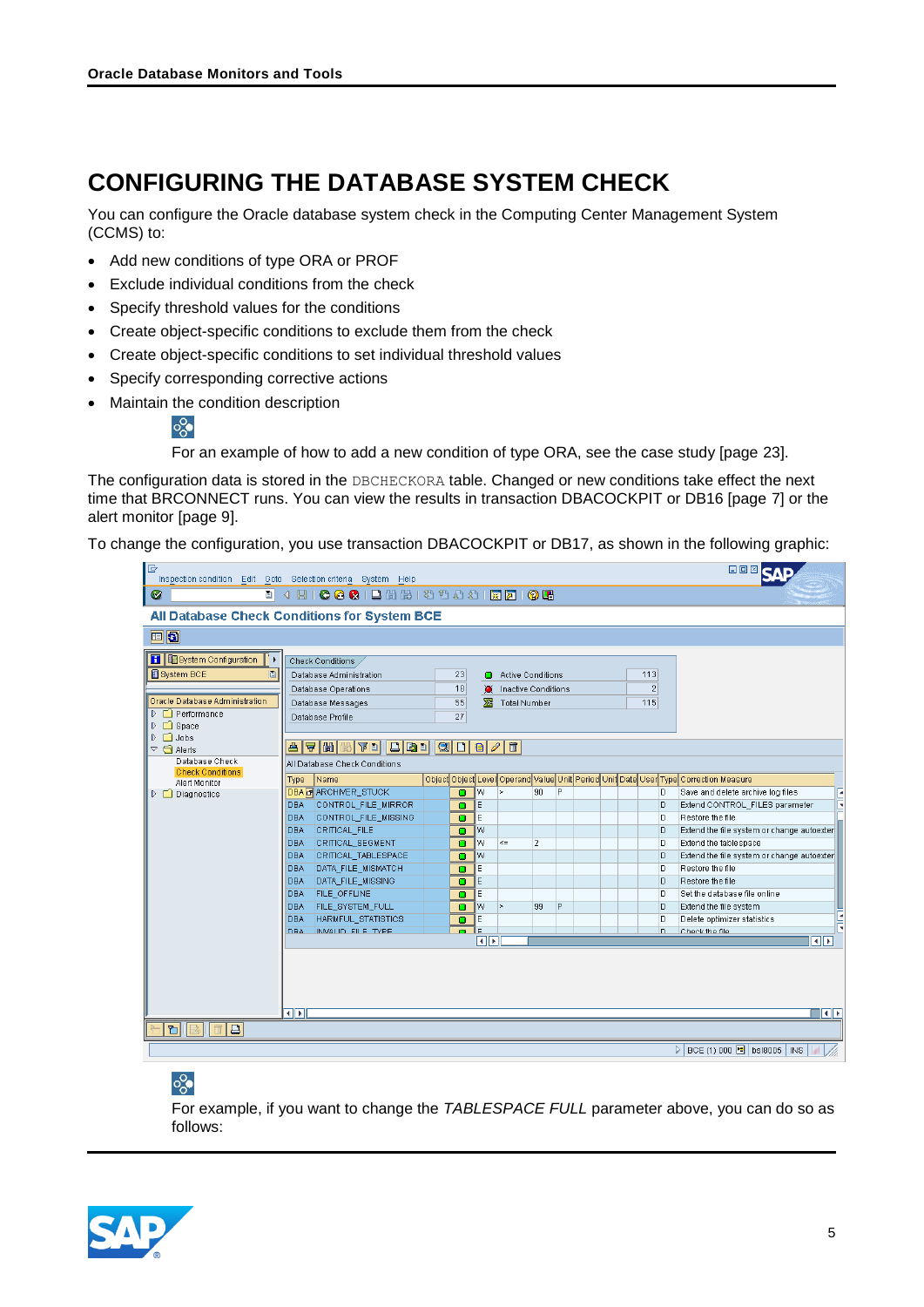| $ \mathscr{D} $ iii<br>$ \mathbf{E}  \mathbf{E} $<br>BID 6 |                        |                         |    |            |   |
|------------------------------------------------------------|------------------------|-------------------------|----|------------|---|
| <b>H BR</b> System Configuration<br>n.                     | Condition definition   |                         |    |            |   |
|                                                            | <b>Condition Type</b>  | Database Administration | 画  |            |   |
| Oracle Database Administration                             | <b>Condition Name</b>  | TABLESPACE_FULL         |    |            |   |
| Performance<br>ID.                                         | Check Object           |                         |    |            |   |
| I D.<br>Space<br>ID.<br><b>Jobs</b>                        | Active Flag            | <b>Yes</b><br>画         |    |            |   |
| Alerts<br>$\triangledown$                                  | <b>Condition Level</b> | 圍<br>Warning            |    |            |   |
| Database Check                                             | <b>Check Condition</b> | 画<br>Greater than/Older | 95 | Percentage | ē |
| <b>Check Conditions</b>                                    | Description            | Tablespace full         |    |            |   |
| Alert Monitor                                              |                        |                         |    |            |   |
| Diagnostics<br>ID.                                         | Corrective Measure     |                         |    |            |   |
|                                                            | <b>Correction Type</b> | <b>DBA</b><br>囼         |    |            |   |
|                                                            | Corrective Action      | Extend the tablespace   |    |            |   |
|                                                            |                        |                         |    |            |   |
|                                                            | Changed by             |                         |    |            |   |
|                                                            | <b>User</b>            | Date                    |    |            |   |
|                                                            |                        |                         |    |            |   |

#### **Change Check Condition for System BCE**

In the above example, we have changed the threshold at which an alert is raised for a tablespace to 95%.

You might also decide to change the *Condition Level* from *Error* to *Warning*, deactivate the check by setting the *Active Flag* to *No,* or change the text of the *Description*.

In the following example, we have changed the threshold for a single tablespace, the SYSTEM tablespace, from 95% to 80%, by specifying SYSTEM in the Check Object field. To do this, you first need to copy the condition and then specify *Check Object* for the new condition.

#### **Create Check Condition for Object in System BCE**

| 1916 1<br>idigiyi<br>圃<br>E                                      |                        |                                                  |
|------------------------------------------------------------------|------------------------|--------------------------------------------------|
| System Configuration<br>Н                                        | Condition definition   |                                                  |
| System BCE<br>Ie                                                 | <b>Condition Type</b>  | 圁<br>Database Administration                     |
|                                                                  | <b>Condition Name</b>  | TABLESPACE_FULL                                  |
| Oracle Database Administration                                   | Check Object           | <b>SYSTEM</b>                                    |
| $\triangleright$ $\square$ Performance                           | Active Flag            | 画<br>Yes                                         |
| $\triangleright$ $\square$ Space<br>$\triangleright$ $\Box$ Jobs | <b>Condition Level</b> | 囼<br>Warning                                     |
| $\triangledown$ $\bigcirc$ Alerts                                | <b>Check Condition</b> | 画<br>80<br>Greater than/Older<br>Ū<br>Percentage |
| Database Check                                                   | Description            | Tablespace full                                  |
| <b>Check Conditions</b>                                          |                        |                                                  |
| Alert Monitor<br>Diagnostics<br>D.                               | Corrective Measure     |                                                  |
|                                                                  | Correction Type        | <b>DBA</b><br>ū                                  |
|                                                                  | Corrective Action      | Extend the tablespace                            |
|                                                                  |                        |                                                  |
|                                                                  | Changed by             |                                                  |
|                                                                  | <b>User</b>            | <b>Date</b>                                      |
|                                                                  |                        |                                                  |

### $| \bullet |$

For more information on configuring the database system check, including changing or creating check conditions, see the following path in the documentation *CCMS: Oracle* [page [31\]](#page-30-0):

*Database System Check Configuring Database System Check (Oracle)*

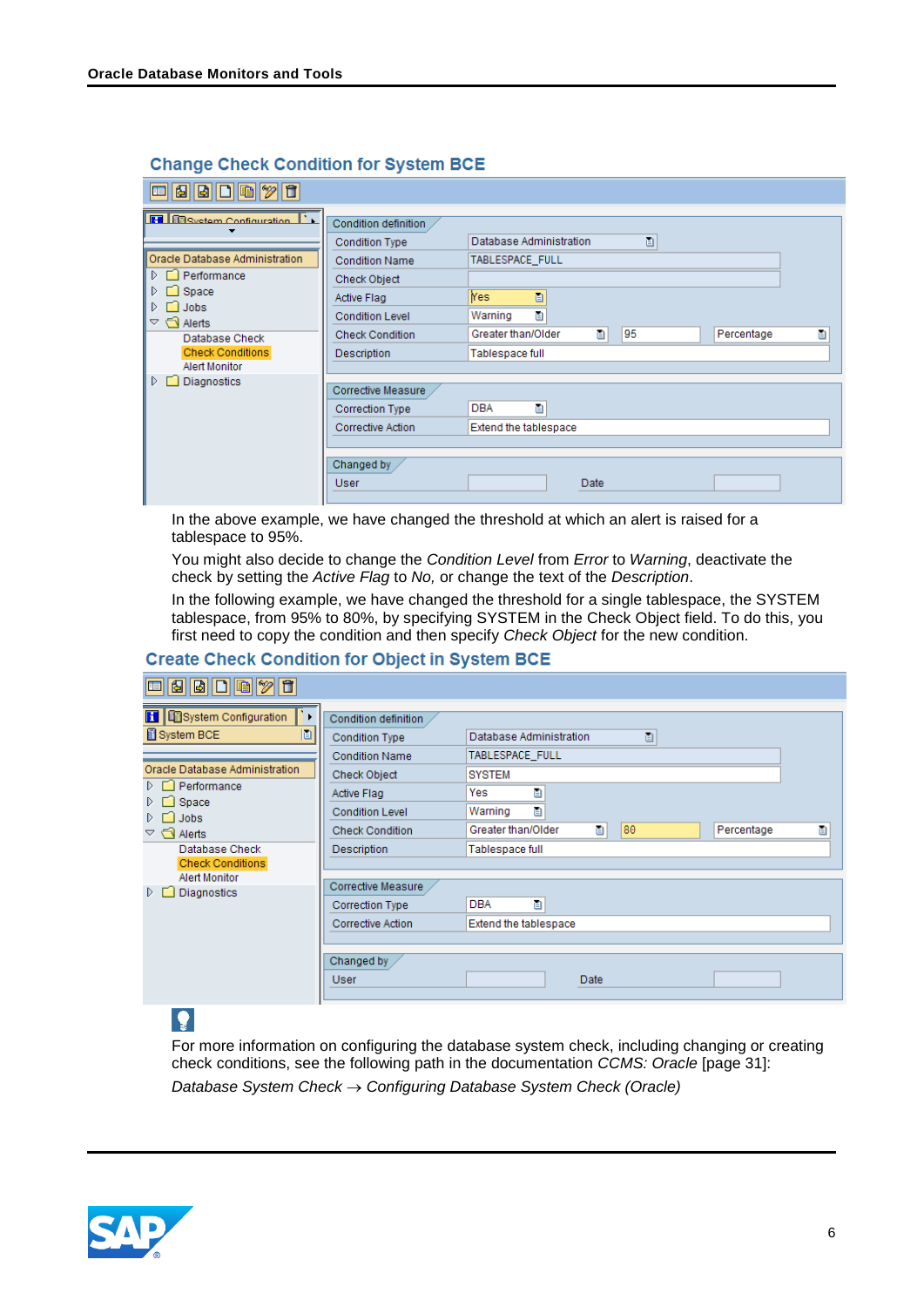# <span id="page-6-0"></span>**VIEWING THE DATABASE SYSTEM CHECK**

To check the results of a database check you use transaction DBACOCKPIT or DB16:

|                                           | Database Check: Overview of Messages for System RL3                                              |                             |      |  |                |                                 |        |              |  |                                                                  |  |  |  |
|-------------------------------------------|--------------------------------------------------------------------------------------------------|-----------------------------|------|--|----------------|---------------------------------|--------|--------------|--|------------------------------------------------------------------|--|--|--|
|                                           | <b>□ 3 ①</b> Start <b>3</b> Standard <b>B</b> History <b>B</b> Configure <b>B</b> DBA Operations |                             |      |  |                |                                 |        |              |  |                                                                  |  |  |  |
| <b>H</b> Eisystem Configuration >         |                                                                                                  | Check Results               |      |  |                | Settings                        |        |              |  |                                                                  |  |  |  |
| 面<br>System RL3                           |                                                                                                  | COO Errors                  |      |  | 5              | View: The Last                  |        | $10$ Days    |  |                                                                  |  |  |  |
|                                           |                                                                                                  | QAO Warnings                |      |  | $\overline{7}$ | <b>Refresh Every</b>            |        | $10$ Seconds |  | inactive                                                         |  |  |  |
| Oracle Database Administration            |                                                                                                  | CCO Except                  |      |  | $\Theta$       | Delete Older Than               |        | $100$ Davs   |  | active                                                           |  |  |  |
| $\triangleright$ $\square$ Performance    |                                                                                                  | 晷<br>Total                  |      |  | 12             |                                 |        |              |  |                                                                  |  |  |  |
| $\triangleright$ $\square$ Space          |                                                                                                  |                             |      |  |                |                                 |        |              |  |                                                                  |  |  |  |
| $\triangleright$ $\Box$ Jobs              |                                                                                                  |                             |      |  |                | 87 HOLD DOGGED BANK HOLD A      |        |              |  |                                                                  |  |  |  |
| $\triangledown$ $\bigodot$ Alerts         |                                                                                                  |                             |      |  |                |                                 |        |              |  |                                                                  |  |  |  |
| Database Check<br><b>Check Conditions</b> |                                                                                                  | Standard: All open messages |      |  |                |                                 |        |              |  |                                                                  |  |  |  |
| <b>Alert Monitor</b>                      | Le                                                                                               | Date                        | Time |  |                | Days Type Name                  | Object |              |  | Num Description                                                  |  |  |  |
| $\triangleright$ $\square$ Diagnostics    | Е                                                                                                | 20.02.2008 16:00:59         |      |  |                | 10 DBA MISSING INDEX            |        |              |  | 10 Table: SAPSR3.TESTDATRNRPART0 # Table has no index            |  |  |  |
|                                           | Е                                                                                                | 20.02.2008 16:00:59         |      |  |                | 1 DBA MISSING_STATISTICS        |        |              |  | 4 Table: SAPSR3.ZIAINF3 # Table or index has no optimizer s      |  |  |  |
|                                           |                                                                                                  | Wel 20.02.2008 16:00:59     |      |  |                | 10 DBA TABLESPACE FULL          |        |              |  | 1 Tablespace: PSAPSSQJD, value: 95.49% (> 95%) # Tables          |  |  |  |
|                                           | w                                                                                                | 20.02.2008 16:00:59         |      |  |                | 5 DBO STATS TOO OLD             |        |              |  | 1 Operation: cdxeuqfp.sta, time: 2008-02-05 12.02.41 older th    |  |  |  |
|                                           | Ε                                                                                                | 20.02.2008 16:00:59         |      |  |                | 10 PROF FILESYSTEMIO OPTIONS    |        |              |  | 1 Value: ASYNCH (<> SETALL) # I/O operations on file system      |  |  |  |
|                                           | w                                                                                                | 20.02.2008 16:00:59         |      |  |                | 10 PROFLOG BUFFER               |        |              |  | 1 Value: 14254080 (>< 4096,512 KB) # Size of redo log buffer     |  |  |  |
|                                           | ١w                                                                                               | 20.02.2008 16:00:59         |      |  |                | 10 PROFOPTIMIZER FEATURES ENAB  |        |              |  | 1 Value: 10.2.0.1 (set in parameter file) # Optimizer plan comp  |  |  |  |
|                                           | lw                                                                                               | 20.02.2008 16:00:59         |      |  |                | 10 PROF PARALLEL_EXECUTION_MESS |        |              |  | 1 Value: 2152 (>< 16384.4096) # Message buffer size for parallel |  |  |  |
|                                           | Е                                                                                                | 20.02.2008 16:00:59         |      |  |                | 10 PROF QUERY_REWRITE_ENABLED   |        |              |  | 1 Value: TRUE (<> FALSE) # Allow rewrite of queries using m      |  |  |  |
|                                           | Е                                                                                                | 20.02.2008 16:00:59         |      |  |                | 10 PROF REPLICATION DEPENDENCY  |        |              |  | 1 Value: TRUE (<> FALSE) # Tracking dependency for Replic:       |  |  |  |
|                                           | w                                                                                                | 20.02.2008 16:00:59         |      |  |                | 10 PROFISTAR TRANSFORMATION EN  |        |              |  | 1 Value: FALSE (<> TRUE) # Enable the use of star transform      |  |  |  |
|                                           | ١w                                                                                               | 20.02.2008 16:00:59         |      |  |                | 10 PROF STATISTICS LEVEL        |        |              |  | 1 Value: TYPICAL (set in parameter file) # Statistics level      |  |  |  |

At the top of the screen, the system displays:

- *Check Results:* the number of checks that have finished with an alert. An alert is an error, a warning, or an exception (that is, a deviation from the SAP standard value).
- *Settings:* the period of results displayed, the refresh interval, and the deletion period

You can configure the display to set the:

- Number of days for which alerts are displayed
- Refresh interval after which the display is updated
- Deletion period after which old alerts are deleted

You can also drill down to look at the details of an individual check or *Message*.

#### $o_{\mathcal{O}}^{\mathcal{O}}$

For example, to look in detail at the line *TABLESPACE\_FULL* above:

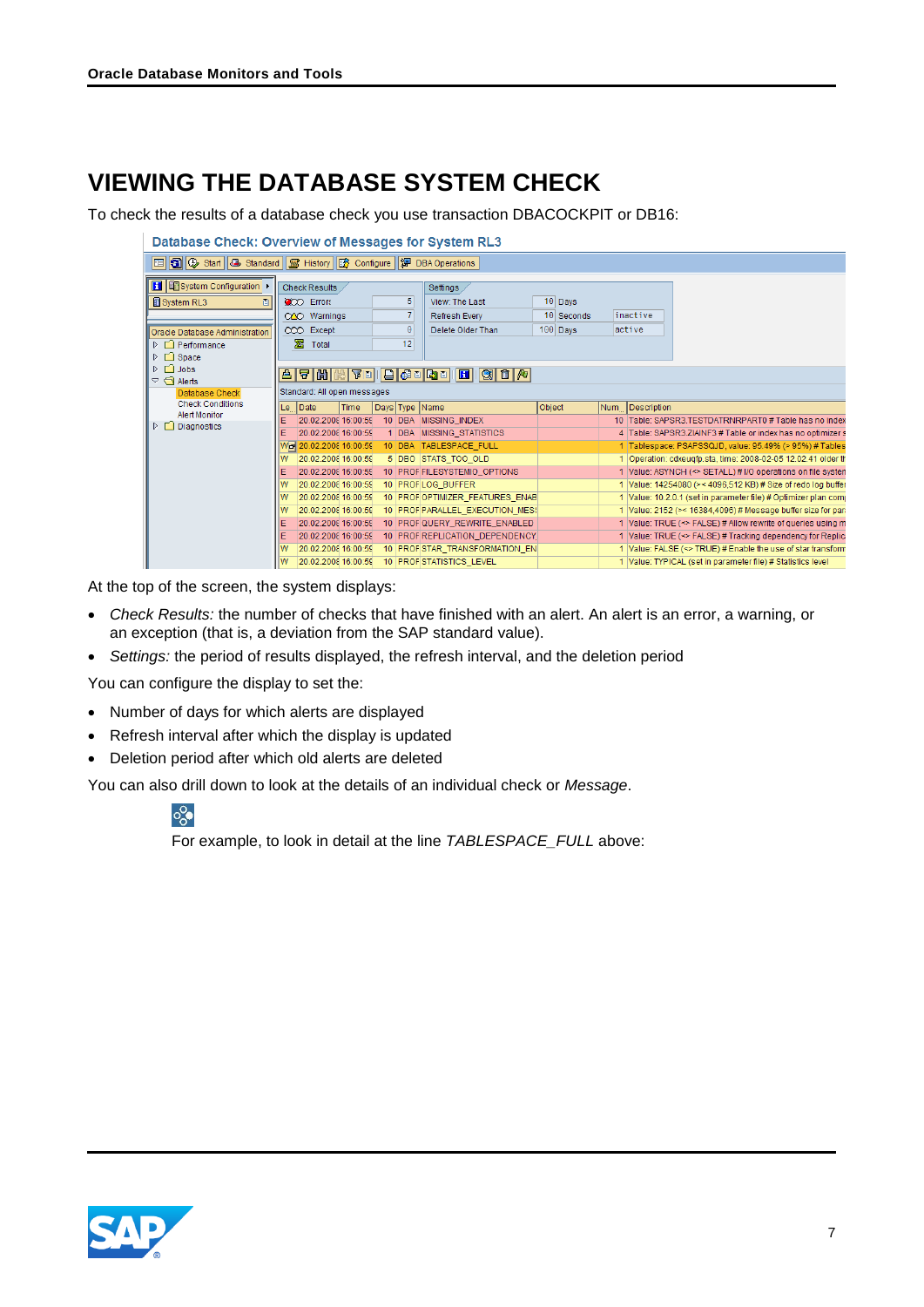| General Information    |                                                                |
|------------------------|----------------------------------------------------------------|
| <b>Check Time</b>      | 16:00:59<br>20.02.2008                                         |
| Check Program          | <b>BRCONNECT</b>                                               |
| <b>Condition Type</b>  | <b>DBA</b>                                                     |
| <b>Condition Level</b> | M<br>$\Box$                                                    |
| <b>Condition Name</b>  | TABLESPACE FULL                                                |
| <b>Check Object</b>    |                                                                |
| <b>Check Condition</b> | P<br>95<br>ь                                                   |
|                        |                                                                |
| Detailed Information   |                                                                |
| Description            | Tablespace: PSAPSSQJD, value: 95.49% (> 95%) # Tablespace full |
| <b>Correction Type</b> | D                                                              |

| <b>CONTROLLATION</b> |                                    |
|----------------------|------------------------------------|
| Corrective Action    | Extend the tablespace              |
| Check Log            | //oracle/RL3/sapcheck/cdxhrenr.chk |
|                      |                                    |

You can choose *Check log* to view the log produced by this check. An example of the log is shown in the case study [page [23\]](#page-22-0).

### $\bullet$

For more information on viewing the database system check, see the following path in the documentation *CCMS: Oracle* [page [31\]](#page-30-0):

*Database System Check Displaying Alert Messages from Database System Check*

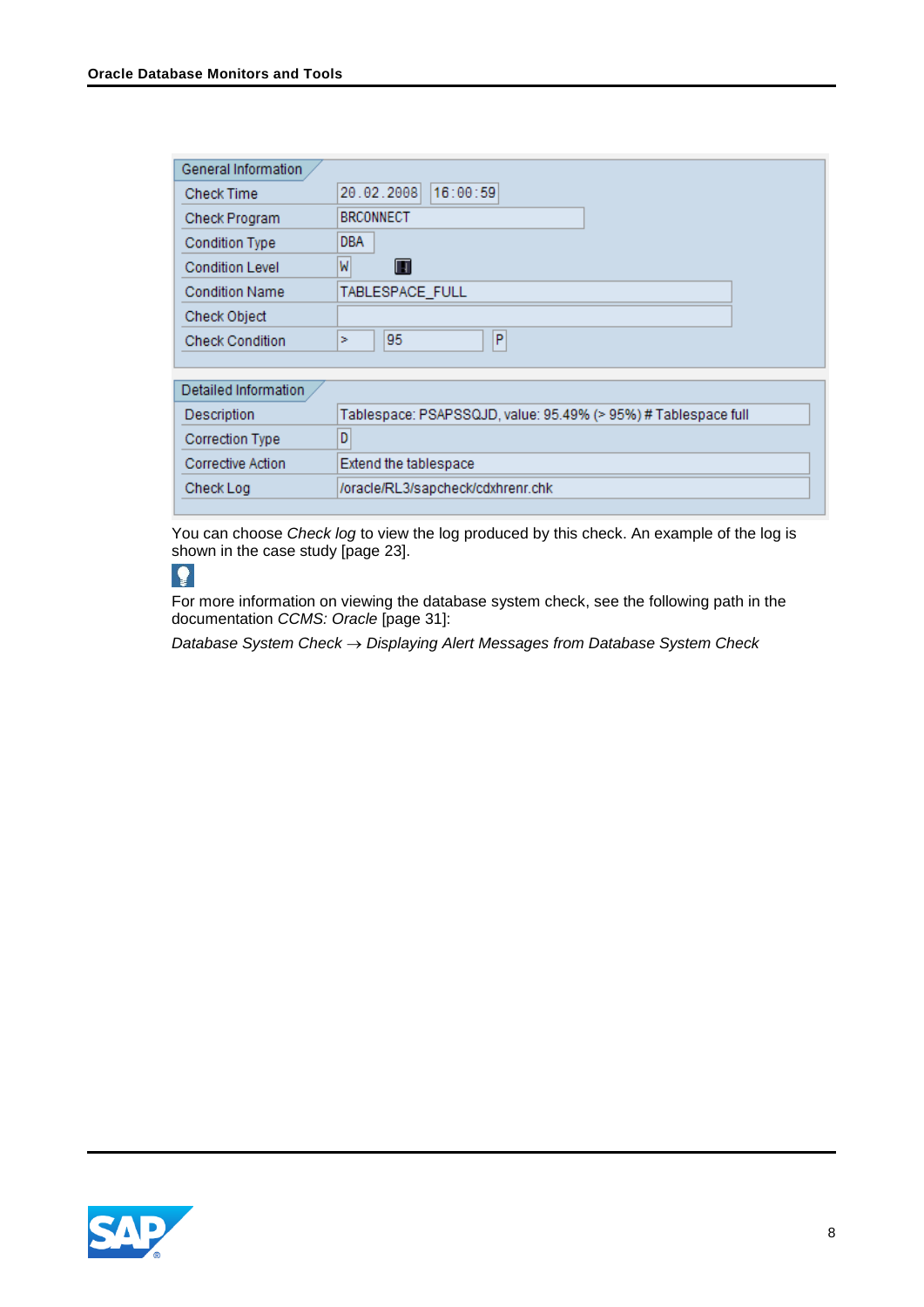# <span id="page-8-0"></span>**USING THE ALERT MONITOR**

You use the alert monitor in the Computing Center Management System (CCMS) to check the following Oracle database functions:

- Space management tablespaces and segments
- Performance optimizer statistics, buffers, logs, and checkpoints
- Backup or restore database and redo log backup
- Consistency between database objects in the ABAP and Oracle dictionaries
- Health database system checks from BRCONNECT

By configuring data collection tools, or methods, to run periodically, alerts are automatically updated and fed to the monitoring architecture. The main tool feeding alerts is BRCONNECT [page [27\]](#page-26-0), especially for *Health* alerts. Analysis tools provide additional information about the alert conditions, and you can configure autoreact tools to automatically respond when an alert occurs.

The alerts are hierarchically arranged and grouped. This is what you see when you open the alert database monitor tree in transaction RZ20:

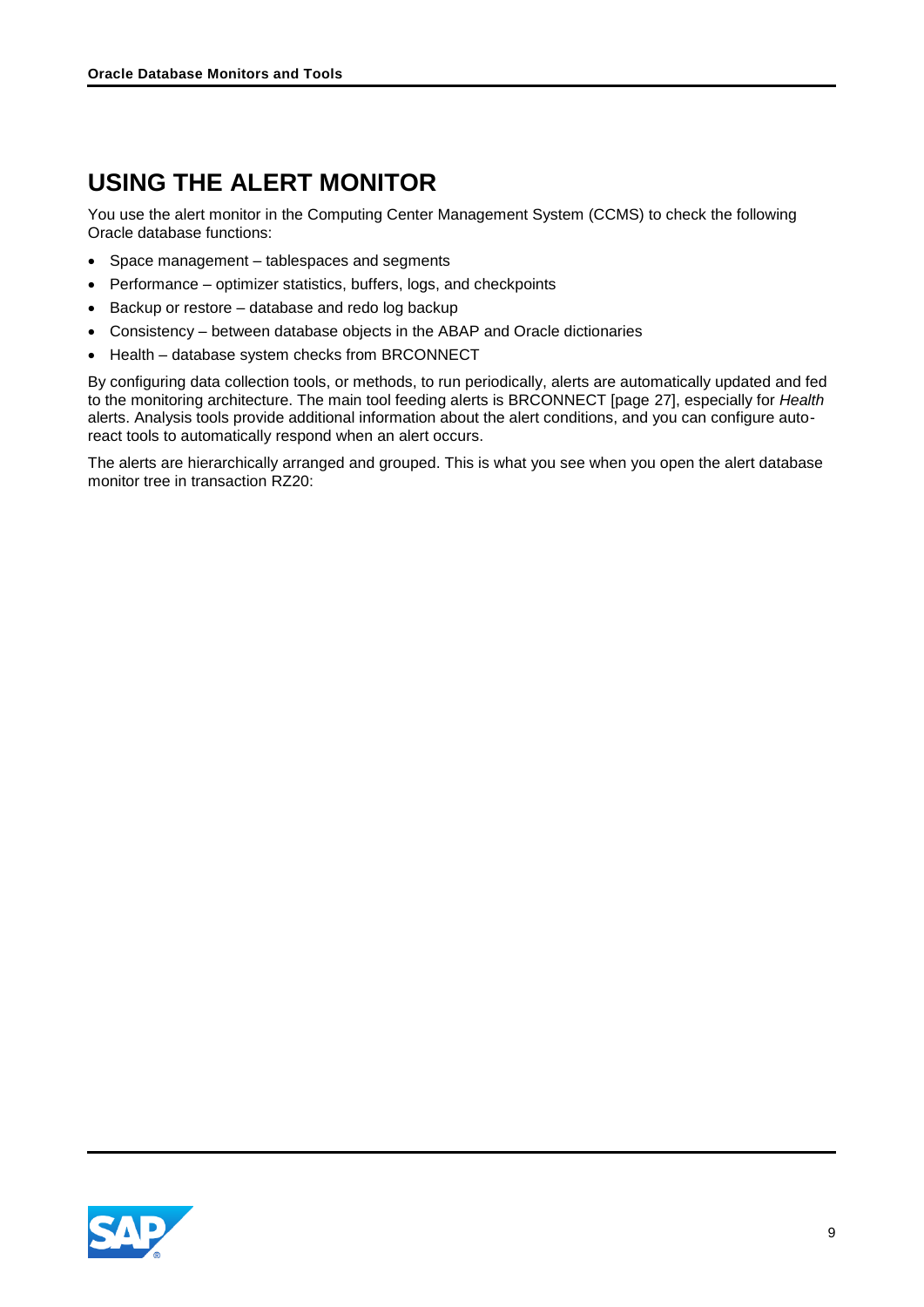

If you choose *Space Management*  $\rightarrow$  Tablespaces and open some of the nodes, you see the following:

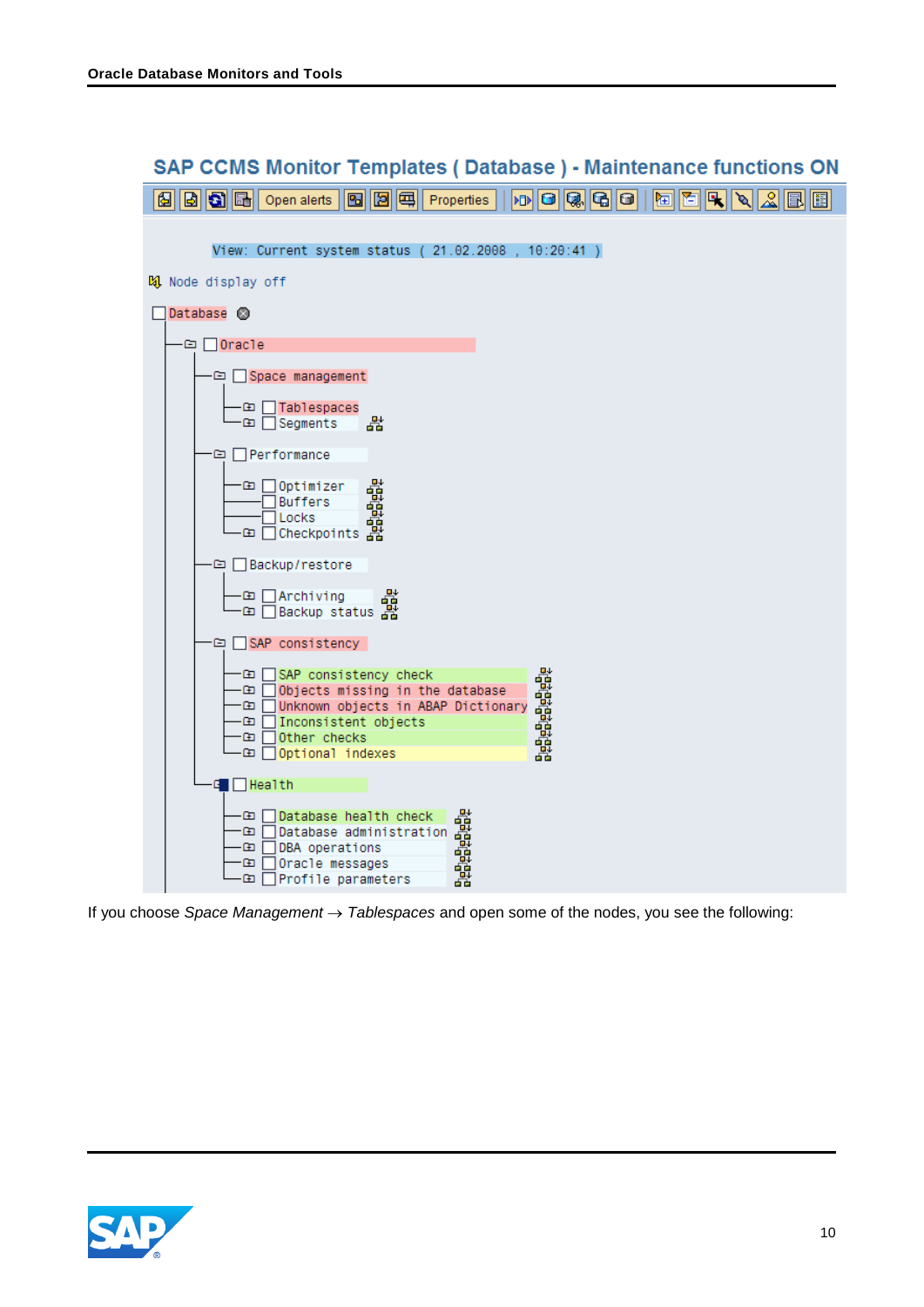

This level displays individual database checks, some derived from BRCONNECT, some not. Color-coding and the message text indicate whether there is an alert. If an alert has occurred, the message text gives more information.

You can look at the details of an alert, such as *Space management*  $\rightarrow$  *Segments*  $\rightarrow$  *Most allocated extents in any segment*:

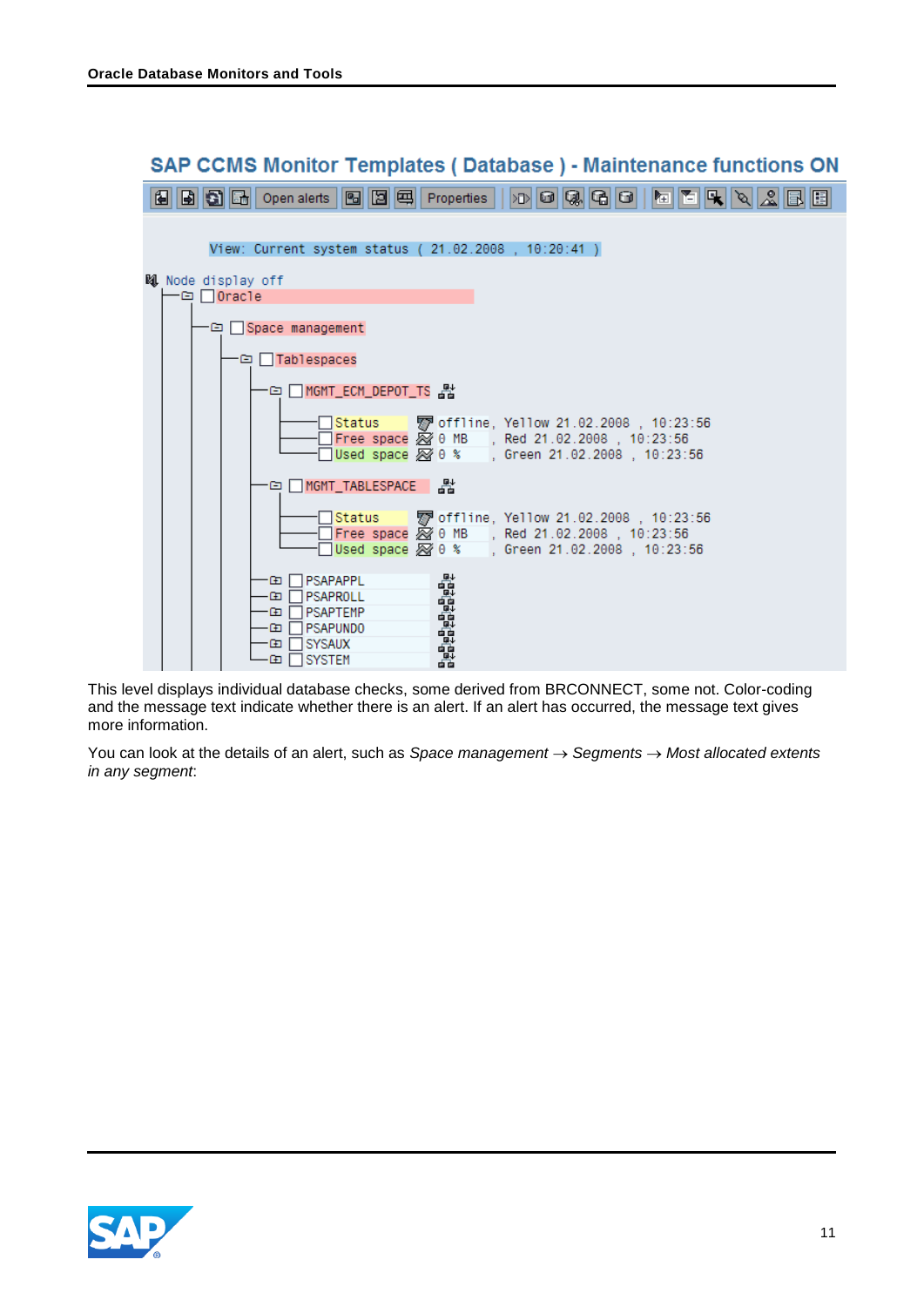#### **Monitoring Attributes - Detail Data**

|               | SE A V G A V B R V B G HB Display Data for a Period Q, Display alerts                            |                                                                                                                                    |           |   |              |    |  |    |  |   |   |   |   |                                                                                 |   |   |                     |   |
|---------------|--------------------------------------------------------------------------------------------------|------------------------------------------------------------------------------------------------------------------------------------|-----------|---|--------------|----|--|----|--|---|---|---|---|---------------------------------------------------------------------------------|---|---|---------------------|---|
|               | General details                                                                                  |                                                                                                                                    |           |   |              |    |  |    |  |   |   |   |   |                                                                                 |   |   |                     |   |
|               | Context Object name                                                                              | Short name Type                                                                                                                    |           |   | <b>Class</b> |    |  |    |  |   |   |   |   | Highest alert Number of alerts Definition status Auto-reaction method Definitio |   |   |                     |   |
|               | □Oracle  MGMT_ECM_DEPOT_TS Free space Performance CCMS_ORAfcMGMT_ECM_DEPOT_TS  <mark>R</mark> ed |                                                                                                                                    |           |   |              |    |  |    |  |   |   |   |   | ENABLED                                                                         |   |   |                     |   |
|               | Current performance details                                                                      |                                                                                                                                    |           |   |              |    |  |    |  |   |   |   |   |                                                                                 |   |   |                     |   |
|               | Context Object name                                                                              | Short name Unit Last value Last minute Last 5 minutes Last 15 minutes                                                              |           |   |              |    |  |    |  |   |   |   |   |                                                                                 |   |   |                     |   |
|               | □ Oracle  MGMT_ECM_DEPOT_TS Free space                                                           |                                                                                                                                    | <b>MB</b> |   |              |    |  |    |  | Θ |   |   |   |                                                                                 |   |   |                     |   |
|               | Performance-specific Customizing data                                                            |                                                                                                                                    |           |   |              |    |  |    |  |   |   |   |   |                                                                                 |   |   |                     |   |
|               | Context Object name                                                                              | Short name Unit Green -> Yellow Yellow -> Red Red -> Yellow Yellow -> Green Comparison value for alert trigger Trigger alert when  |           |   |              |    |  |    |  |   |   |   |   |                                                                                 |   |   |                     |   |
| $\Box$ Oracle | MGMT ECM DEPOT TS Free space                                                                     |                                                                                                                                    | <b>MB</b> |   |              | 10 |  | 5. |  |   | 5 |   |   | 10 Last value                                                                   |   |   | Value below thresho |   |
|               | Smoothed performance values of the last 30 minutes                                               |                                                                                                                                    |           |   |              |    |  |    |  |   |   |   |   |                                                                                 |   |   |                     |   |
|               | Context Object name                                                                              | Short name Unit 10:27 10:26 10:25 10:24 10:23 10:22 10:21 10:20 10:19 10:18 10:17 10:16 10:15 10:14 10:13 10:12 10:11 10:10 10:09  |           |   |              |    |  |    |  |   |   |   |   |                                                                                 |   |   |                     |   |
| ⊟Oracle       | MGMT ECM DEPOT TS Free space                                                                     |                                                                                                                                    | <b>MB</b> |   |              |    |  | Θ  |  |   |   |   | Θ |                                                                                 | o |   |                     |   |
|               | Smoothed performance values of the last 24 hours                                                 |                                                                                                                                    |           |   |              |    |  |    |  |   |   |   |   |                                                                                 |   |   |                     |   |
|               | Context Object name                                                                              | Short name Unit 09h-10h 08h-09h 07h-08h 06h-07h 05h-06h 04h-05h 03h-04h 02h-03h 01h-02h 00h-01h 23h-00h 22h-23h 21h-22h 20h-21h 19 |           |   |              |    |  |    |  |   |   |   |   |                                                                                 |   |   |                     |   |
| $\Box$ Oracle | MGMT_ECM_DEPOT_TS Free space                                                                     |                                                                                                                                    | <b>MB</b> | Θ |              |    |  |    |  |   |   | Θ | Θ | Θ                                                                               |   | A |                     | Θ |

You can also look at the properties and methods of a node, which determine how the alert is displayed, as follows:

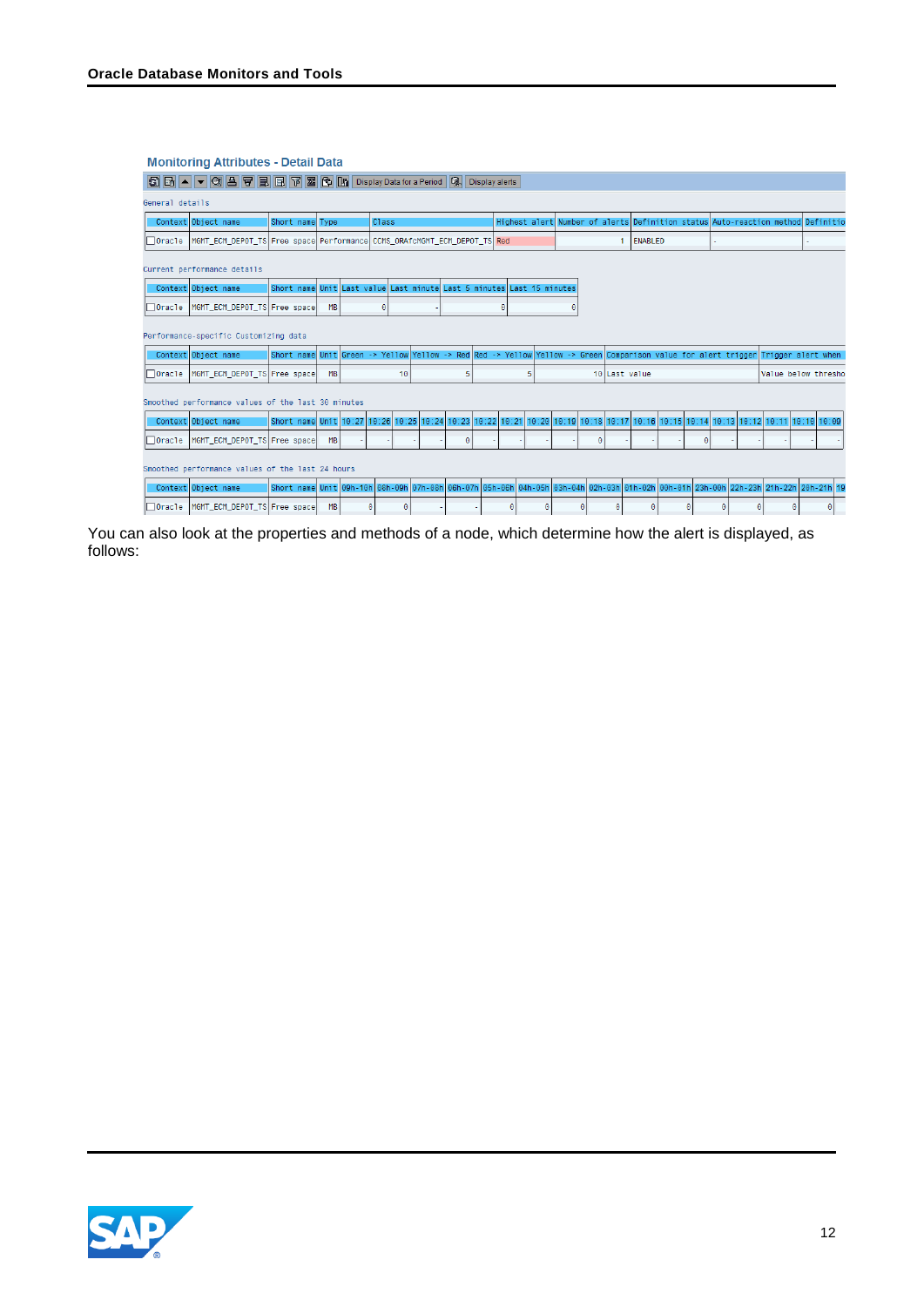# **Monitoring: Properties and Methods**

| Properties of                                     |                |                                        | BCE\Oracle\Space management\Tablespaces\MGMT_ECM_DEPOT_TS\Free space |  |  |  |  |
|---------------------------------------------------|----------------|----------------------------------------|----------------------------------------------------------------------|--|--|--|--|
| <b>MTE</b> class<br>CCMS_ORAfcMGMT_ECM_DEPOT_TS   |                |                                        |                                                                      |  |  |  |  |
|                                                   |                |                                        |                                                                      |  |  |  |  |
| PerformanceAttribute<br>General                   | <b>Methods</b> | Addnl info                             |                                                                      |  |  |  |  |
|                                                   |                |                                        |                                                                      |  |  |  |  |
| Performance properties assigned from group        |                |                                        | CCMS_ORAfgMGMT_ECM_DEPOT_TS                                          |  |  |  |  |
|                                                   |                |                                        |                                                                      |  |  |  |  |
| Comparison Value                                  |                |                                        |                                                                      |  |  |  |  |
| <b>C</b> Last reported value                      |                |                                        | ○ Smoothing over last 1 min.                                         |  |  |  |  |
| O Average in the last hour                        |                | ○ Smoothing over last 5 min.           |                                                                      |  |  |  |  |
| $\bigcirc$ Average in the last quarter of an hour |                | ◯ Smoothing over last 15 mins          |                                                                      |  |  |  |  |
|                                                   |                |                                        |                                                                      |  |  |  |  |
| Threshold values                                  |                |                                        |                                                                      |  |  |  |  |
| Change from GREEN to YELLOW                       |                | 10                                     | <b>MB</b>                                                            |  |  |  |  |
| Change from YELLOW to RED                         |                | 5.                                     | <b>MB</b>                                                            |  |  |  |  |
| Reset from RED to YELLOW                          |                | 5.                                     | <b>MB</b>                                                            |  |  |  |  |
| Reset from YELLOW to GREEN                        |                | 10                                     | <b>MB</b>                                                            |  |  |  |  |
|                                                   |                |                                        |                                                                      |  |  |  |  |
| Alert is triggered if the comparative value       |                |                                        |                                                                      |  |  |  |  |
| lails below threshold value                       |                | $\bigcirc$ exceeds the threshold value |                                                                      |  |  |  |  |
|                                                   |                |                                        |                                                                      |  |  |  |  |
| Alert text                                        |                |                                        |                                                                      |  |  |  |  |
| <b>DB11</b><br>Message class                      |                |                                        |                                                                      |  |  |  |  |
| 026<br>Message number                             |                |                                        |                                                                      |  |  |  |  |
| &1&3 < &2&3: free space < threshold<br>Text       |                |                                        |                                                                      |  |  |  |  |

You can alter data collection methods and other attributes such as the threshold values in the monitor.

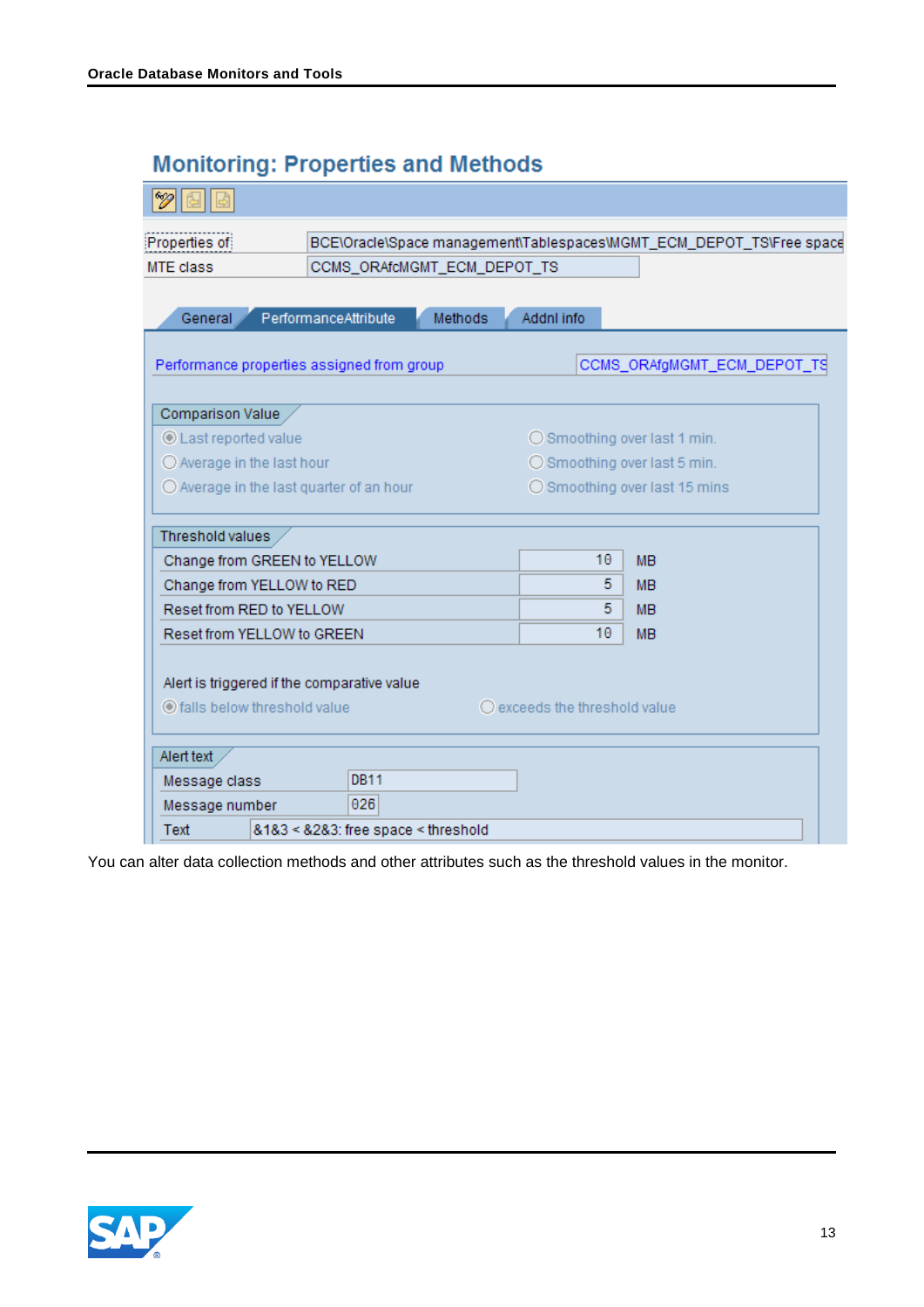### <span id="page-13-0"></span>**Database Alerts**

This section lists the individual database alerts in the alert monitor by branch of the monitoring tree. The tables below include all possible alerts. You can tailor the tree to suit your own requirements by adding, changing, or deleting alerts.

#### <span id="page-13-1"></span>*Space Management*

| <b>Type</b> | <b>Description</b>                              |
|-------------|-------------------------------------------------|
| Tablespace  | Freespace for each tablespace                   |
|             | Used space for each tablespace                  |
|             | Status (online or offline) for each tablespace  |
| Segments    | Segments with too few allocatable extents $*$   |
|             | Fewest allocatable extents for a segment $*$    |
|             | Segments approaching MAX EXTENTS *              |
|             | <b>Fewest extents left before MAX EXTENTS *</b> |
|             | Most allocated extents in any segment *         |
|             | Segments with non-zero PCTINCREASE *            |
|             | Segments in wrong tablespace                    |
|             | Rollback segment extension failed               |

\* These alerts are only relevant for locally managed tablespaces.

#### <span id="page-13-2"></span>*Performance*

| <b>Type</b>    | <b>Description</b>                |
|----------------|-----------------------------------|
| Optimizer      | Last successful update statistics |
|                | Last brconnect -f stats run       |
|                | Harmful statistics                |
|                | <b>Missing Statistics</b>         |
| <b>Buffers</b> | Buffer cache                      |
|                | Library buffer                    |
|                | Redo log buffer                   |

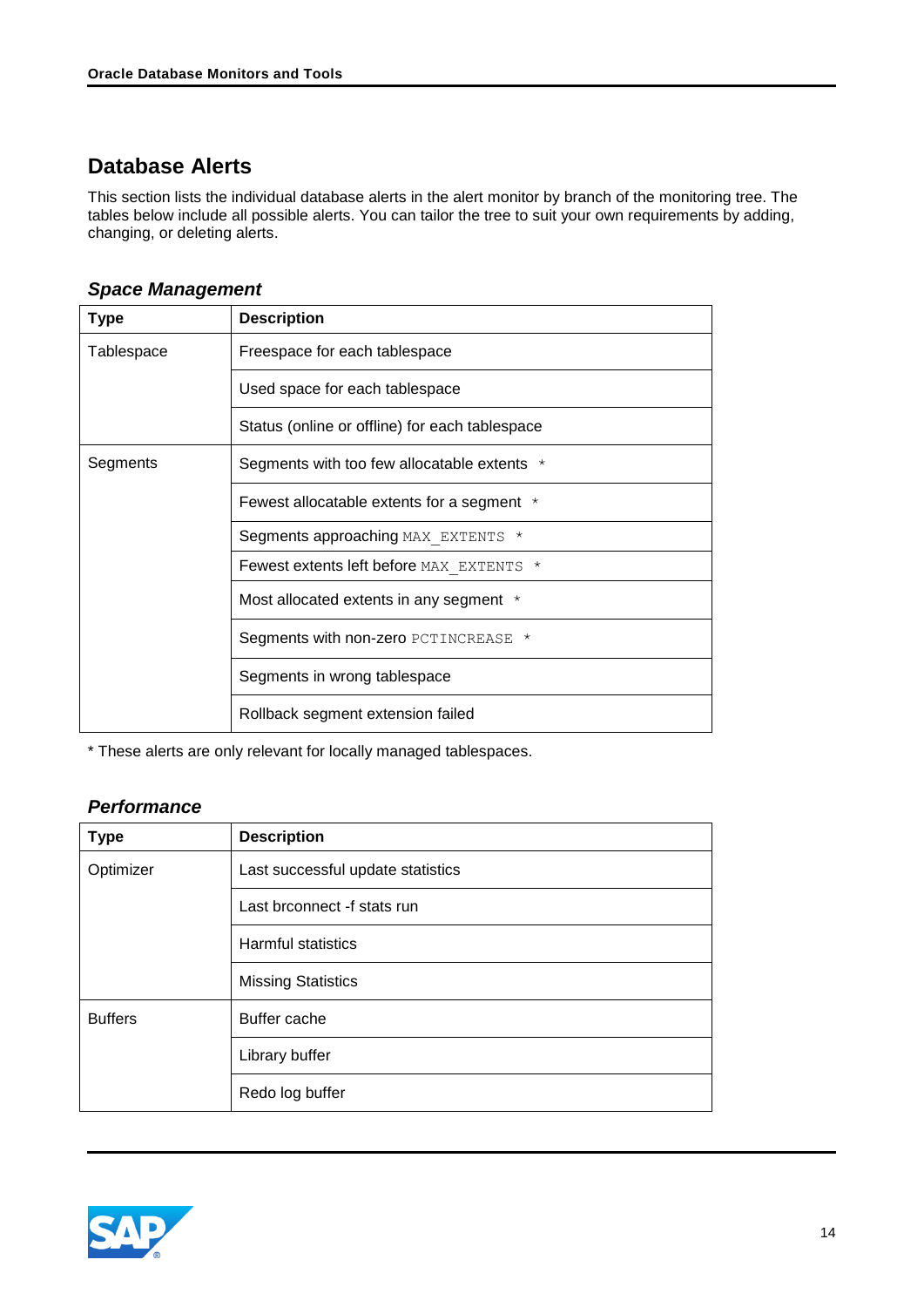| Locks              | Age of oldest exclusive transaction lock |
|--------------------|------------------------------------------|
|                    | Deadlocked resource                      |
| <b>Checkpoints</b> | Checkpoint not complete                  |

#### <span id="page-14-0"></span>*Backup and Restore*

| <b>Type</b>          | <b>Description</b>                       |  |
|----------------------|------------------------------------------|--|
| Archiving            | Last successful archive log backup       |  |
|                      | Last brarchive run                       |  |
|                      | Archiver destination full                |  |
|                      | Archiving off                            |  |
| <b>Backup Status</b> | Last successful complete database backup |  |
|                      | Last brbackup run                        |  |
|                      | Tablespace in backup mode                |  |

### <span id="page-14-1"></span>*SAP Consistency*

| <b>Type</b>                                  | <b>Description</b>                   |  |  |
|----------------------------------------------|--------------------------------------|--|--|
| SAP consistency<br>check                     | Last SAP consistency check run       |  |  |
| Objects missing in<br>the database           | Primary indexes                      |  |  |
|                                              | Secondary indexes                    |  |  |
|                                              | <b>Tables</b>                        |  |  |
|                                              | Views                                |  |  |
| Unknown objects in<br><b>ABAP Dictionary</b> | Database tables                      |  |  |
|                                              | Database indexes                     |  |  |
|                                              | Database views                       |  |  |
|                                              | Database tables without unique index |  |  |
| Inconsistent<br>objects                      | Primary indexes                      |  |  |
|                                              | Secondary indexes                    |  |  |

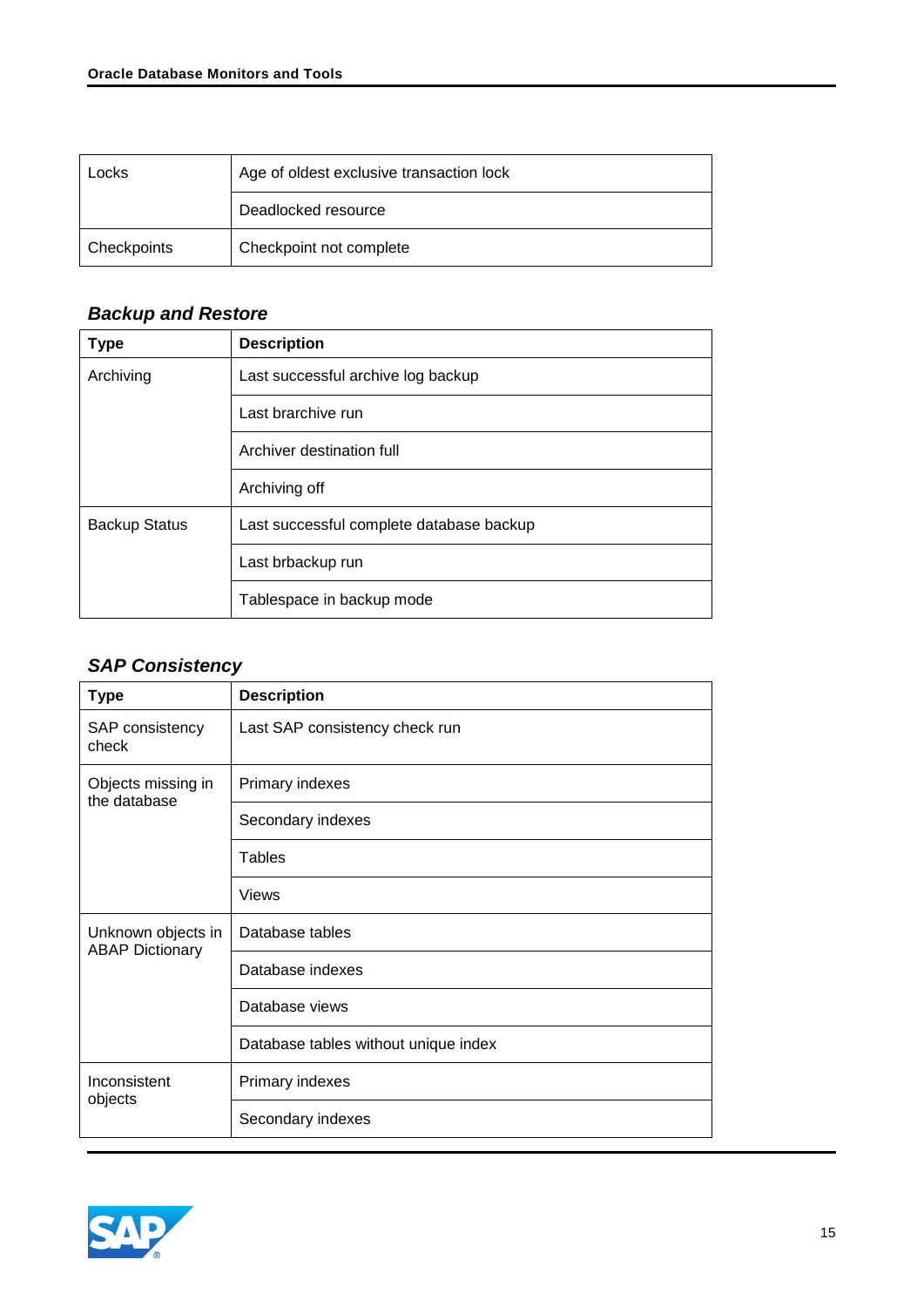| <b>Tables</b>            |  |
|--------------------------|--|
| <b>Views</b>             |  |
| Primary indexes          |  |
| Secondary indexes        |  |
| <b>Tables</b>            |  |
| <b>Views</b>             |  |
| Primary index not unique |  |
| Too many indexes created |  |
| Indexes not created      |  |
|                          |  |

#### <span id="page-15-0"></span>*Health*

| <b>Type</b>                | <b>Description</b>               |  |  |
|----------------------------|----------------------------------|--|--|
| Database health<br>check   | Last successful database check   |  |  |
|                            | Last brconnect -f check run      |  |  |
|                            | Last evaluation of check results |  |  |
|                            | Start of database check          |  |  |
| Database<br>administration | Archiver destination full        |  |  |
|                            | Control file not mirrored        |  |  |
|                            | Missing control file             |  |  |
|                            | Critical tablespace              |  |  |
|                            | Critical autoextendable file     |  |  |
|                            | Critical segment                 |  |  |
|                            | Data file mismatch               |  |  |
|                            | Missing data file                |  |  |
|                            | Database file offline            |  |  |
|                            | File system full                 |  |  |
|                            | <b>Harmful statistics</b>        |  |  |

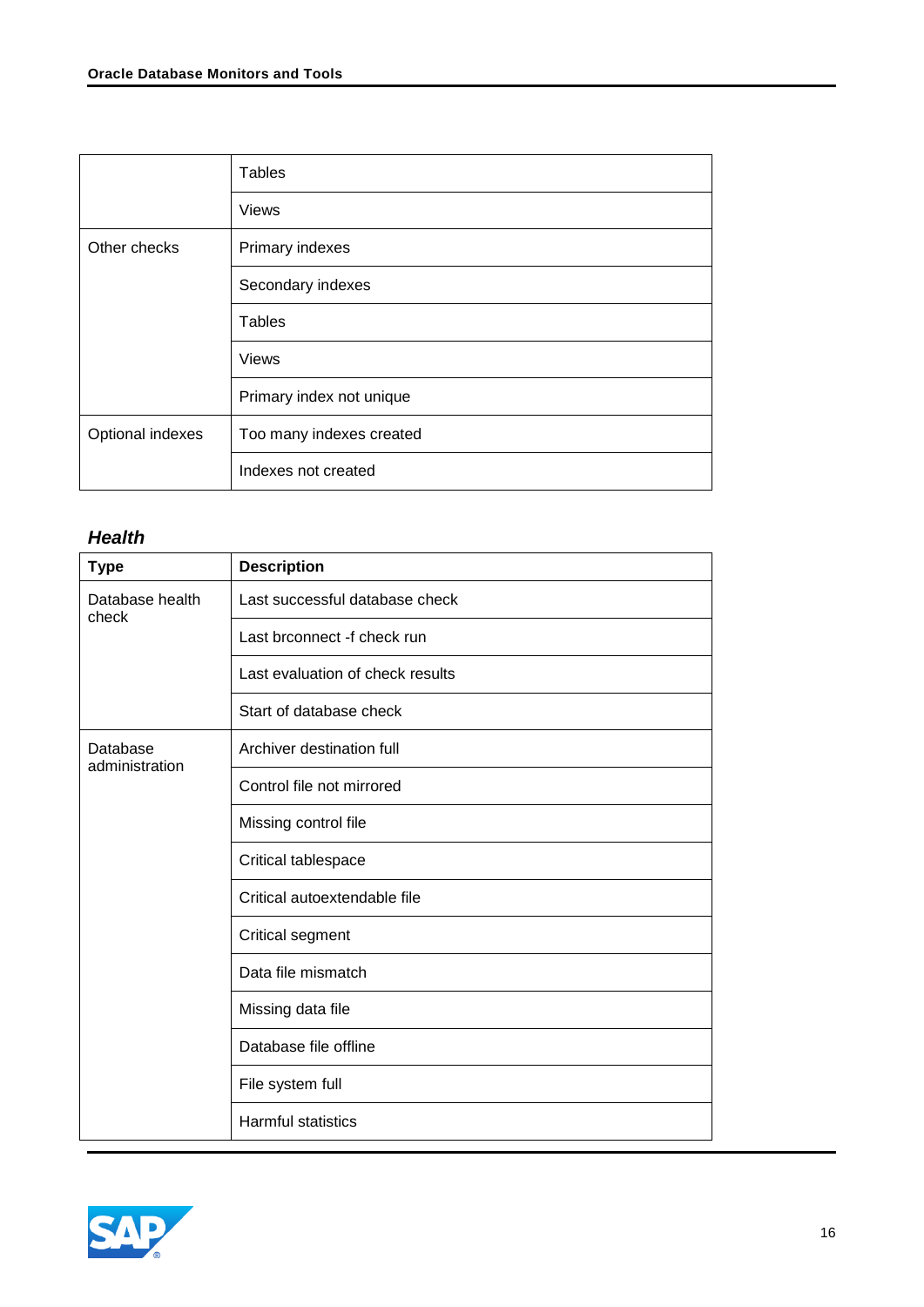|                       | Invalid file type                                |
|-----------------------|--------------------------------------------------|
|                       | Segment in wrong tablespace                      |
|                       | Missing index                                    |
|                       | Missing statistics                               |
|                       | Database in NOARCHIVELOG mode                    |
|                       | Segment with non-zero PCTINCREASE                |
|                       | Redo log file not mirrored                       |
|                       | Missing redo log file                            |
|                       | Tablespace full                                  |
|                       | Tablespace in backup mode                        |
|                       | Tablespace offline                               |
|                       | Segment with too many extents                    |
| <b>DBA</b> operations | Last successful archive log backup too old       |
|                       | Last successful complete database backup too old |
|                       | Last archive log backup failed                   |
|                       | Last complete database backup failed             |
|                       | Last operation failed                            |
|                       | Last update statistics failed                    |
|                       | Last successful operation too old                |
|                       | Last successful update statistics too old        |

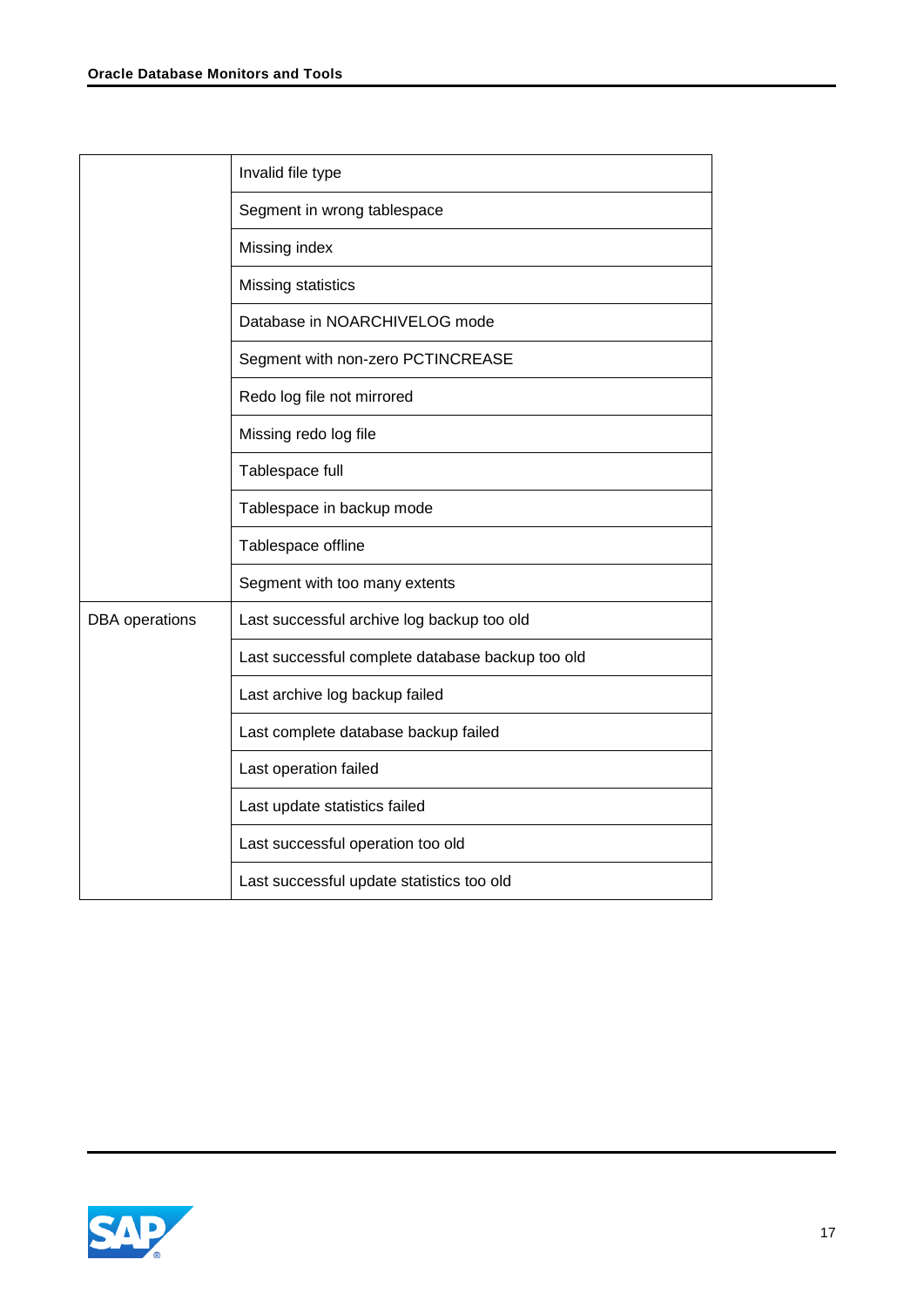| <b>Type</b>     | <b>Description</b>                                                 |  |  |
|-----------------|--------------------------------------------------------------------|--|--|
| Oracle messages | ORA-00060 Deadlock while waiting for resource                      |  |  |
|                 | ORA-00255<br>Error archiving log file                              |  |  |
|                 | ORA-00257 Archiver error                                           |  |  |
|                 | ORA-00270<br>Error creating archive log                            |  |  |
|                 | ORA-00272 Error writing archive log                                |  |  |
|                 | ORA-00376 File cannot be read                                      |  |  |
|                 | ORA-00447<br>Fatal error in background process                     |  |  |
|                 | ORA-00470<br>LGWR process terminated with error                    |  |  |
|                 | ORA-00471<br>DBWR process terminated with error                    |  |  |
|                 | ORA-00472<br>PMON process terminated with error                    |  |  |
|                 | ORA-00473<br>ARCH process terminated with error                    |  |  |
|                 | ORA-00474<br>SMON process terminated with error                    |  |  |
|                 | ORA-00600 Oracle internal error                                    |  |  |
|                 | ORA-00603<br>Oracle server session terminated by fatal error       |  |  |
|                 | ORA-01114 I/O error writing database file                          |  |  |
|                 | ORA-01115 I/O error reading database file                          |  |  |
|                 | ORA-01122 File verification check failed                           |  |  |
|                 | ORA-01149 Cannot shut down – data file in backup mode              |  |  |
|                 | ORA-01555 Snapshot too old                                         |  |  |
|                 | ORA-01562 Failed to extend rollback segment                        |  |  |
|                 | ORA-01578 Database block corrupted                                 |  |  |
|                 | ORA-01628 Max. extents reached for rollback segment                |  |  |
|                 | ORA-01629<br>Max. extents reached saving undo for tablespace       |  |  |
|                 | ORA-01630<br>Max. extents reached in temp segment in<br>tablespace |  |  |
|                 | ORA-01631<br>Max. extents reached in table                         |  |  |

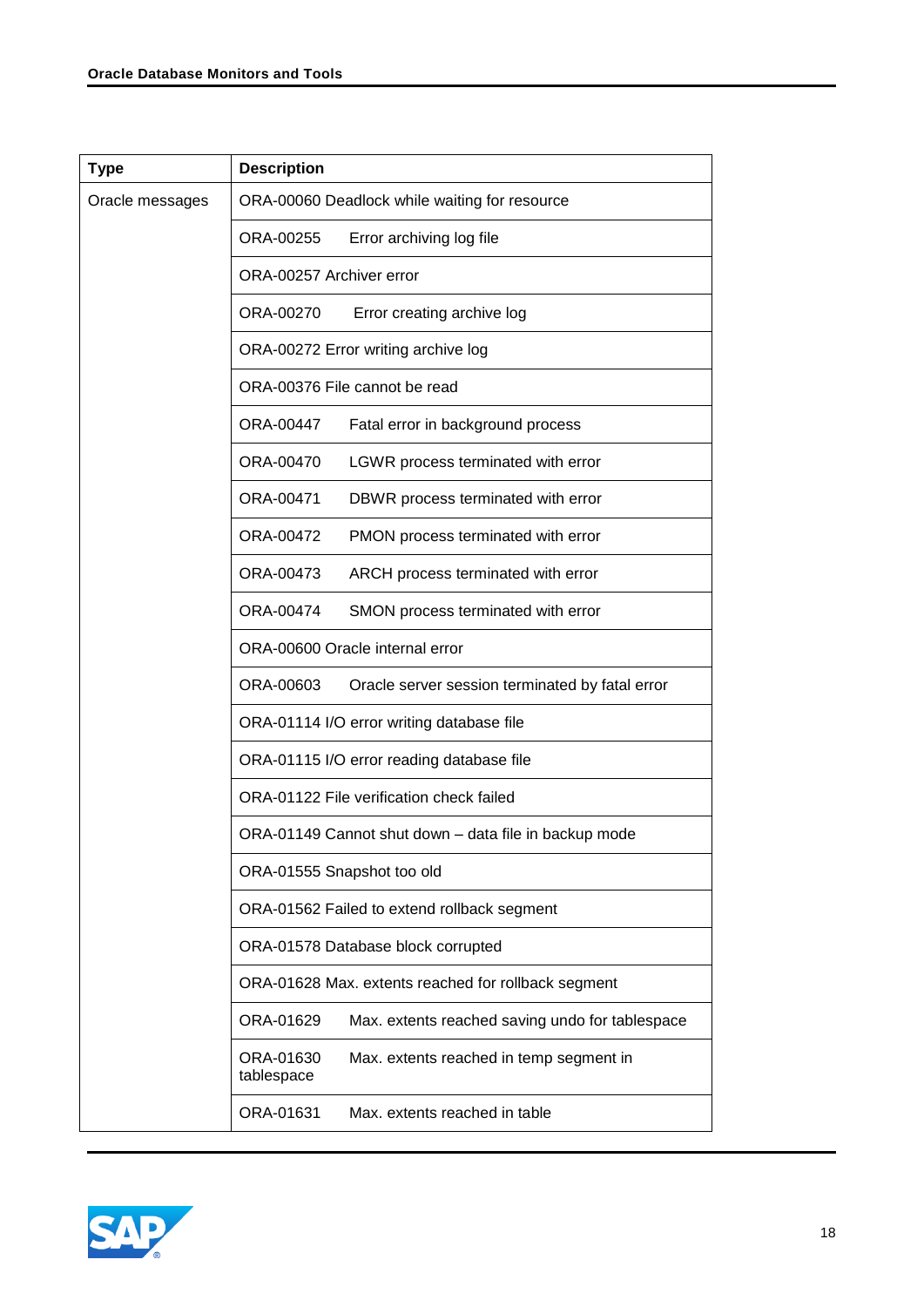|  |                         | ORA-01632 Max, extents reached in index          |
|--|-------------------------|--------------------------------------------------|
|  | ORA-01650               | Unable to extend rollback segment in tablespace  |
|  | ORA-01651<br>tablespace | Unable to extend save undo segment for           |
|  | ORA-01652               | Unable to extend temp segment in tablespace      |
|  | ORA-01157               | Unable to extend table in tablespace             |
|  | ORA-01654               | Unable to extend index in tablespace             |
|  | ORA-01655               | Unable to extend cluster in tablespace           |
|  |                         | ORA-01656 Max. extents reached in cluster        |
|  | ORA-01680               | Unable to extend LOB segment in tablespace       |
|  | ORA-01681<br>tablespace | Max. extents reached in LOB segment in           |
|  | ORA-01683               | Unable to extend index partition                 |
|  | ORA-01684               | Max. extents reached in table partition          |
|  | ORA-01685               | Max. extents reached in index partition          |
|  | ORA-01688               | Unable to extend table partition                 |
|  | ORA-01691               | Unable to extend lob segment in tablespace       |
|  | ORA-01692<br>tablespace | Unable to extend lob segment partition in        |
|  | ORA-01693               | Max. extents reached in lob segment              |
|  | ORA-01694               | Max. extents reached in lob segment partition    |
|  | ORA-07445               | Exception encountered: core dump                 |
|  | ORA-16014               | Destination not available for archiving log file |
|  | ORA-16038               | Log file cannot be archived                      |
|  | ORA-19502               | Write error on log file                          |
|  | ORA-19504               | Failed to create log file                        |
|  | ORA-19510               | Failed to set size of blocks for file            |
|  | ORA-27044               | Unable to write the header block of file         |
|  |                         |                                                  |

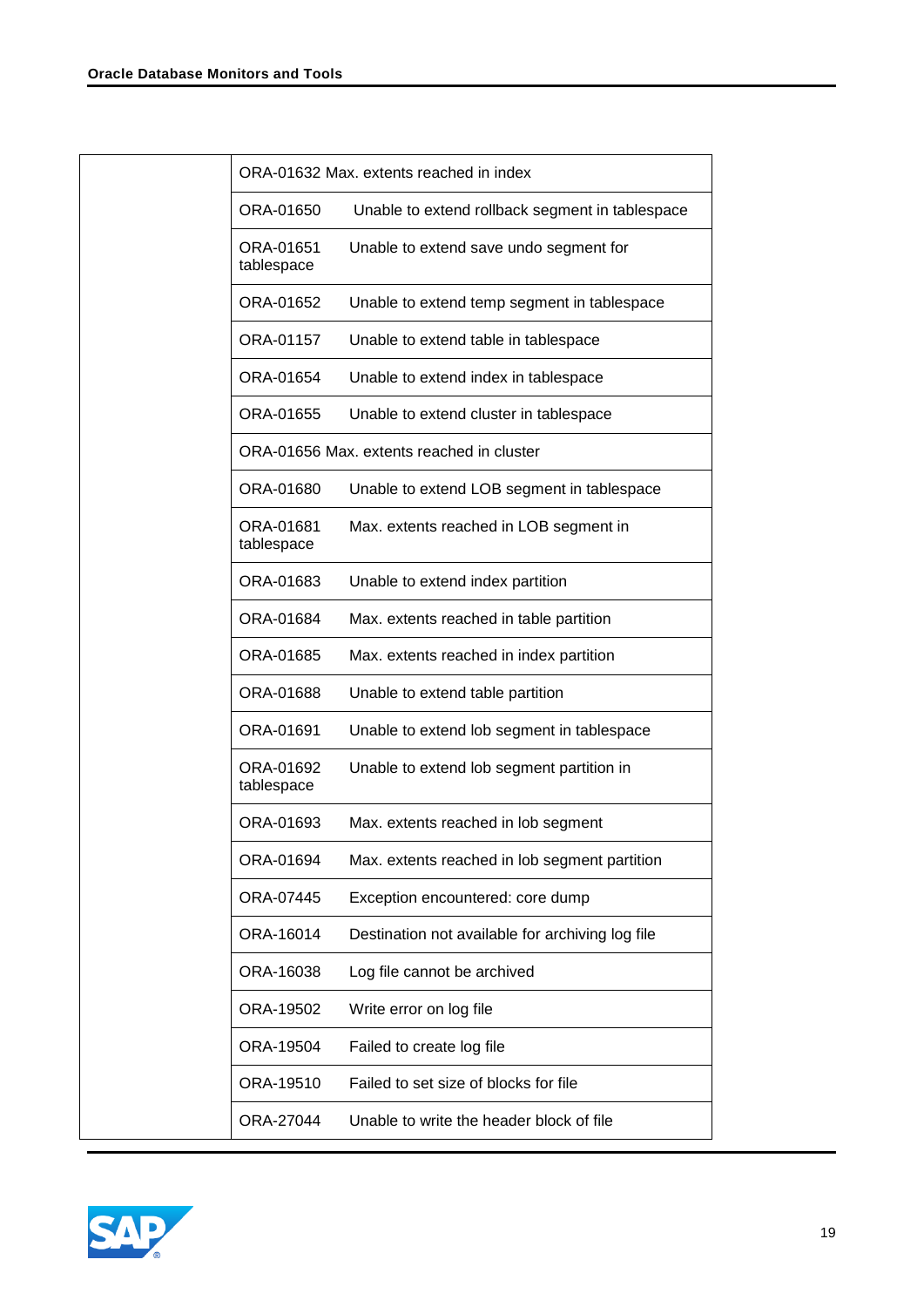|                    | ORA-27072 File I/O error                                                                       |  |
|--------------------|------------------------------------------------------------------------------------------------|--|
|                    | ORA-30036<br>Unable to extend segment in undo tablespace                                       |  |
|                    | Checkpoint not complete - Cannot switch to the next redo log file<br>due to pending checkpoint |  |
|                    | Corrupt block - Database block is corrupted                                                    |  |
| Profile parameters | compatible                                                                                     |  |
| - Oracle 10g       | control_file_record_keep_time                                                                  |  |
|                    | cursor_space_for_time                                                                          |  |
|                    | db block checksum                                                                              |  |
|                    | db block size                                                                                  |  |
|                    | db files                                                                                       |  |
|                    | db file multiblock read count                                                                  |  |
|                    | filesystemio options                                                                           |  |
|                    | log archive start                                                                              |  |
|                    | log buffer                                                                                     |  |
|                    | log checkpoints to alert                                                                       |  |
|                    | max_dump_file_size                                                                             |  |
|                    | open cursors                                                                                   |  |
|                    | optimizer mode                                                                                 |  |
|                    | parallel_execution_message_size                                                                |  |
|                    | parallel_threads_per_cpu                                                                       |  |
|                    | recyclebin                                                                                     |  |
|                    | remote_os_authent                                                                              |  |
|                    | replication_dependency_tracking                                                                |  |
|                    | shared_pool_size                                                                               |  |
|                    | star_transformation_enabled                                                                    |  |
|                    | statistics_level                                                                               |  |

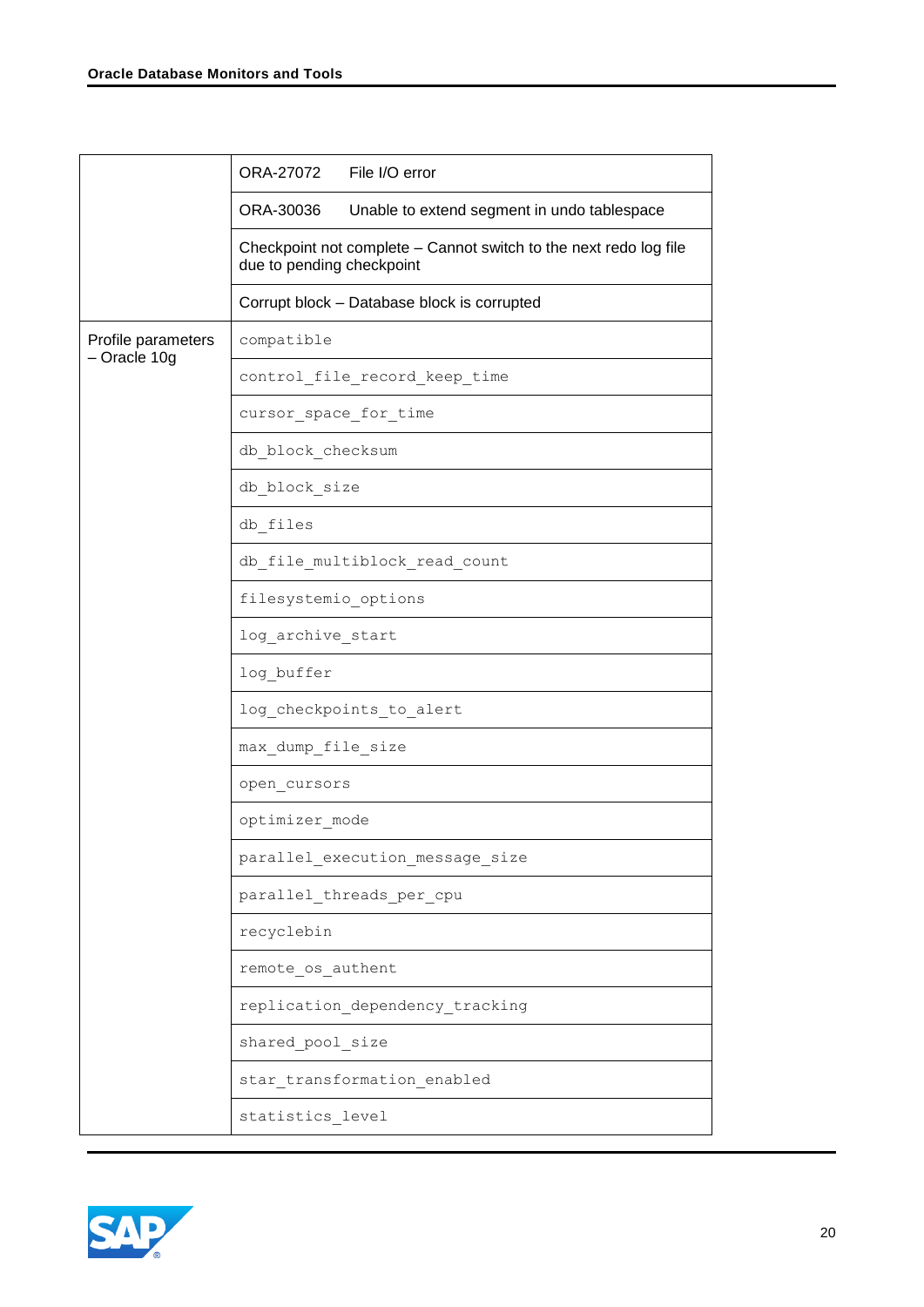|                    | timed statistics                     |
|--------------------|--------------------------------------|
|                    | trace enabled                        |
|                    | undo management                      |
|                    | undo tablespace                      |
| Profile parameters | background_dump_dest                 |
| - Oracle 11g       | commit logging                       |
|                    | commit wait                          |
|                    | commit write                         |
|                    | compatible                           |
|                    | control_file_record_keep_time        |
|                    | core_dump_dest                       |
|                    | db block size                        |
|                    | db files                             |
|                    | db file multiblock read count        |
|                    | db writer processes                  |
|                    | filesystemio options                 |
|                    | log_archive_start                    |
|                    | log buffer                           |
|                    | log_checkpoints_to_alert             |
|                    | max_dump_file_size                   |
|                    | nls_length_semantics                 |
|                    | open_cursors                         |
|                    | ${\tt optimizer\_dynamic\_sampling}$ |
|                    | optimizer_features_enable            |
|                    | ${\tt optimizer\_index\_caching}$    |
|                    | ${\tt optimizer\_index\_cost\_adj}$  |

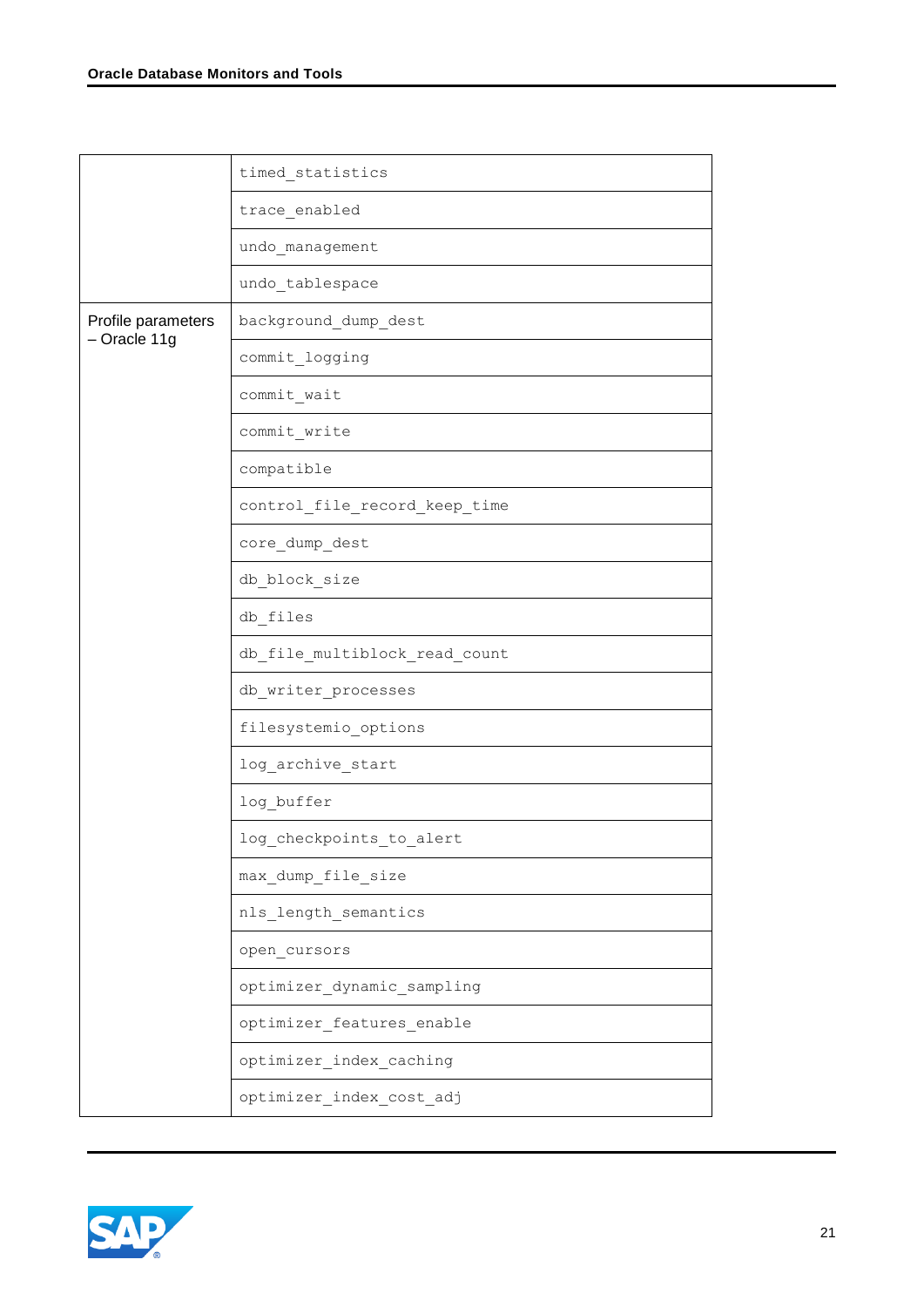| optimizer mode                  |
|---------------------------------|
| parallel_execution_message_size |
| parallel threads per CPU        |
| query_rewrite_eabled            |
| recyclebin                      |
| remote os authent               |
| replication dependency tracking |
| shared pool size                |
| star transformation enabled     |
| statistics level                |
| timed statistics                |
| trace enabled                   |
| undo management                 |
| undo_tablespace                 |
| user dump dest                  |

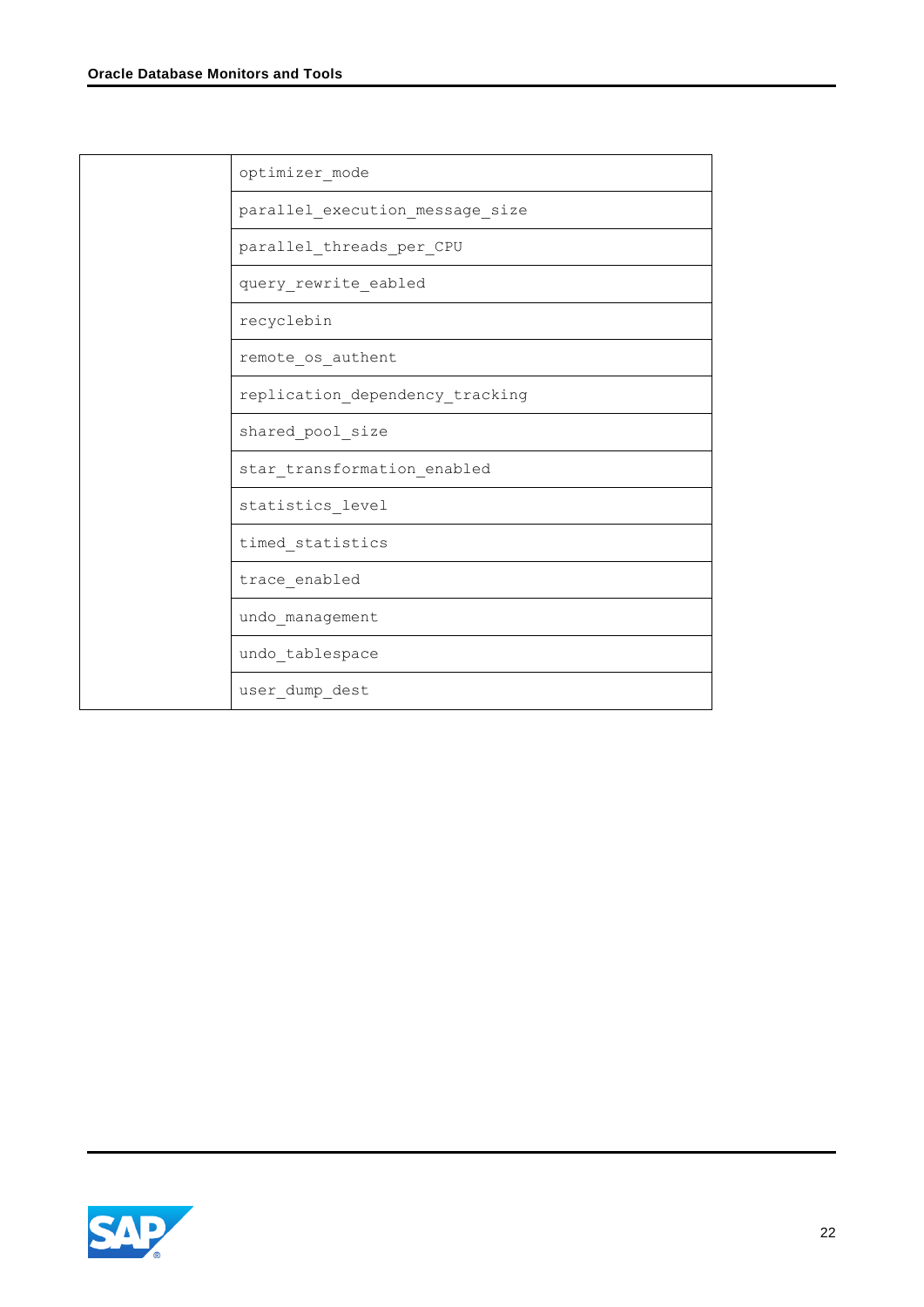# <span id="page-22-0"></span>**CASE STUDY: ADDING A NEW CONDITION TO THE DATABASE SYSTEM CHECK**

This section shows how you can add a new condition to the database system check and then display the new check. The new condition is a database message – type ORA – but the principle is the same if you want to add a new condition of type PROF.

1. You enter the new condition in transaction DBACOCKPIT or DB17:

| <b>Create Check Condition with Template for System US4</b>           |                                                                          |                                                            |  |
|----------------------------------------------------------------------|--------------------------------------------------------------------------|------------------------------------------------------------|--|
| 草日日口日夕日                                                              |                                                                          |                                                            |  |
| <b>QDE</b><br><b>H</b> ESystem Configuration<br>ド<br>日<br>System US4 | Condition definition<br><b>Condition Type</b>                            | Database Messages<br>囼                                     |  |
| Oracle Database Administration                                       | <b>Condition Name</b><br><b>Check Object</b>                             | 01157                                                      |  |
| $\triangleright$ $\square$ Performance                               | Function                                                                 |                                                            |  |
| $\triangleright$ $\square$ Space<br>$\triangleright$ $\square$ Jobs  | <b>Active Flag</b><br><b>Condition Level</b>                             | Ū<br>Yes<br>$\blacksquare$<br>Warning                      |  |
| $\triangledown$ $\bigcirc$ Alerts<br>Database Check                  | <b>Check Condition</b>                                                   | 面<br>Ō                                                     |  |
| <b>Check Conditions</b><br><b>Alert Monitor</b>                      | Description                                                              | Cannot identify / lock data file                           |  |
| <b>Diagnostics</b><br>ÞГ                                             | Frequency<br>Periods                                                     | ū<br>Time unit                                             |  |
|                                                                      | Corrective Measure<br><b>Correction Type</b><br><b>Corrective Action</b> | <b>DBA</b><br>画<br>Check the Oracle alert log / trace file |  |
|                                                                      |                                                                          |                                                            |  |
|                                                                      | Changed by<br><b>User</b>                                                | Date                                                       |  |

The *Condition Name* is *01157*, which generates an error with the *Cannot identify / lock data file*. The recommendation for this error is to *Check the Oracle alert log / trace file*.

- 2. Using transaction RZ20 to call up the alert monitor [page [9\]](#page-8-0), you delete and then rebuild the monitoring tree on the host running the SAP central instance:
	- a) Activate maintenance functions in *View: Current system status*.
	- b) Reset all alerts in the Oracle monitoring tree.
	- c) Delete the Oracle monitoring tree.
	- d) Run ABAP program RSDBMON0 on the main application server to rebuild the monitoring tree.
- 3. You call up the alert monitor and see the new check condition, *ORA-01157*:

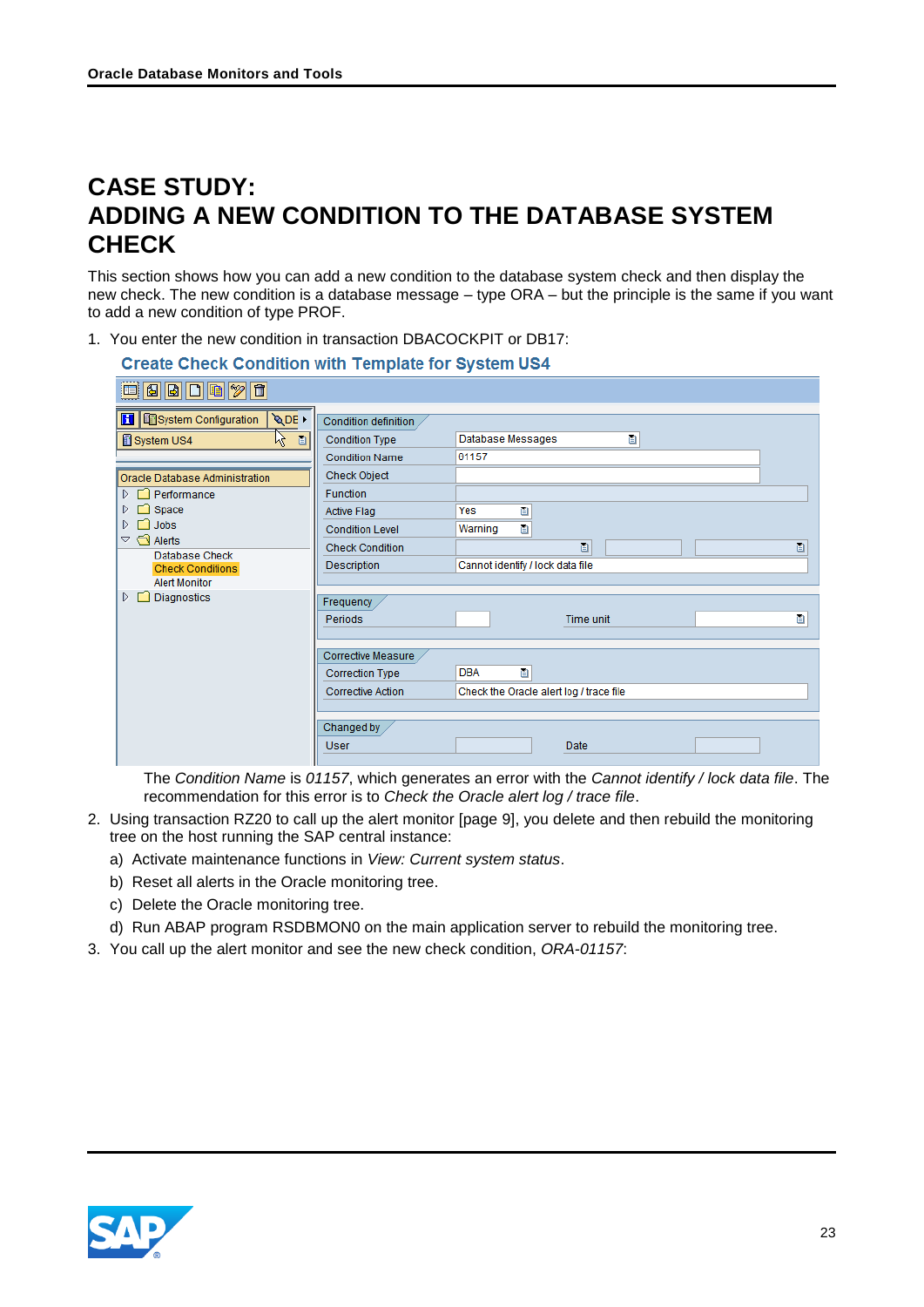| SAP CCMS Monitor Templates ( Database ) - Maintenance functions OFF                                              |
|------------------------------------------------------------------------------------------------------------------|
| 图 B B Dpen alerts<br>HD 5 4 6 5 6<br>图 国 Properties                                                              |
|                                                                                                                  |
| View: Current system status (25.02.2008, 15:25:25)                                                               |
| 闖 Node display off                                                                                               |
| Database <sup>3</sup>                                                                                            |
|                                                                                                                  |
| Database<br>Œ                                                                                                    |
| -⊟∣lOracle                                                                                                       |
| Œ<br>Space management                                                                                            |
| Performance<br>Œ                                                                                                 |
| $\blacksquare$<br>Backup/restore                                                                                 |
| Œ<br>SAP consistency<br>⋳<br>$\Box$ Health                                                                       |
|                                                                                                                  |
| 뤏<br>Database health check<br>Œ                                                                                  |
| $\mathbf{E}$<br>Database administration<br>顫                                                                     |
| $\mathbf{F}$<br>DBA operations<br>鹭<br>$\Box$ Oracle messages<br>G                                               |
| ब ब                                                                                                              |
| 0RA-00060<br>獅( No value has yet been reported )                                                                 |
| ORA-00255<br><sup>g</sup> ( No value has yet been reported )                                                     |
| 獅( No value has yet been reported )<br>ORA-00257<br><sup>g</sup> ( No value has yet been reported )              |
| ORA-00270<br>獅( No value has yet been reported )<br>ORA-00272                                                    |
| 獅( No value has yet been reported )<br>ORA-00376                                                                 |
| 獅( No value has yet been reported )<br>ORA-00447                                                                 |
| 獅( No value has yet been reported )<br>ORA-00470                                                                 |
| 獅( No value has yet been reported )<br>0RA-00471                                                                 |
| 獅( No value has yet been reported )<br>ORA-00472<br><sup>g</sup> ( No value has yet been reported )<br>0RA-00473 |
| 獅( No value has yet been reported )<br>0RA-00474                                                                 |
| 顰( No value has yet been reported )<br>0RA-00600                                                                 |
| 獅( No value has yet been reported )<br>ORA-00603                                                                 |
| 獅( No value has yet been reported )<br>顰( No value has yet been reported )<br>ORA-01113                          |
| ORA-01114<br>嬃( No value has yet been reported )<br>ORA-01115                                                    |
| ORA-01122                                                                                                        |
| 獅( No value has yet been reported )<br>獅( No value has yet been reported )<br>ORA-01135                          |
| 嬃(<br>No value has yet been reported )<br>ORA-01149                                                              |
| 嬃(<br>$\sqrt{0}$ RA-01157<br>No value has yet been reported)                                                     |

#### $\sim$   $\sim$   $\sim$   $\sim$   $\sim$   $\sim$   $\sim$ ÷. ÷.  $\sim$ ц.

4. You run a database system check in the DBA Planning Calendar [page [4\]](#page-3-0), either immediately or at the next scheduled time.

In this example, we assume that the new database check causes an alert.

5. You view the results of the database system check [page [7\]](#page-6-0) using transaction DBACOCKPIT or DB16 to see the alert raised by the new condition:

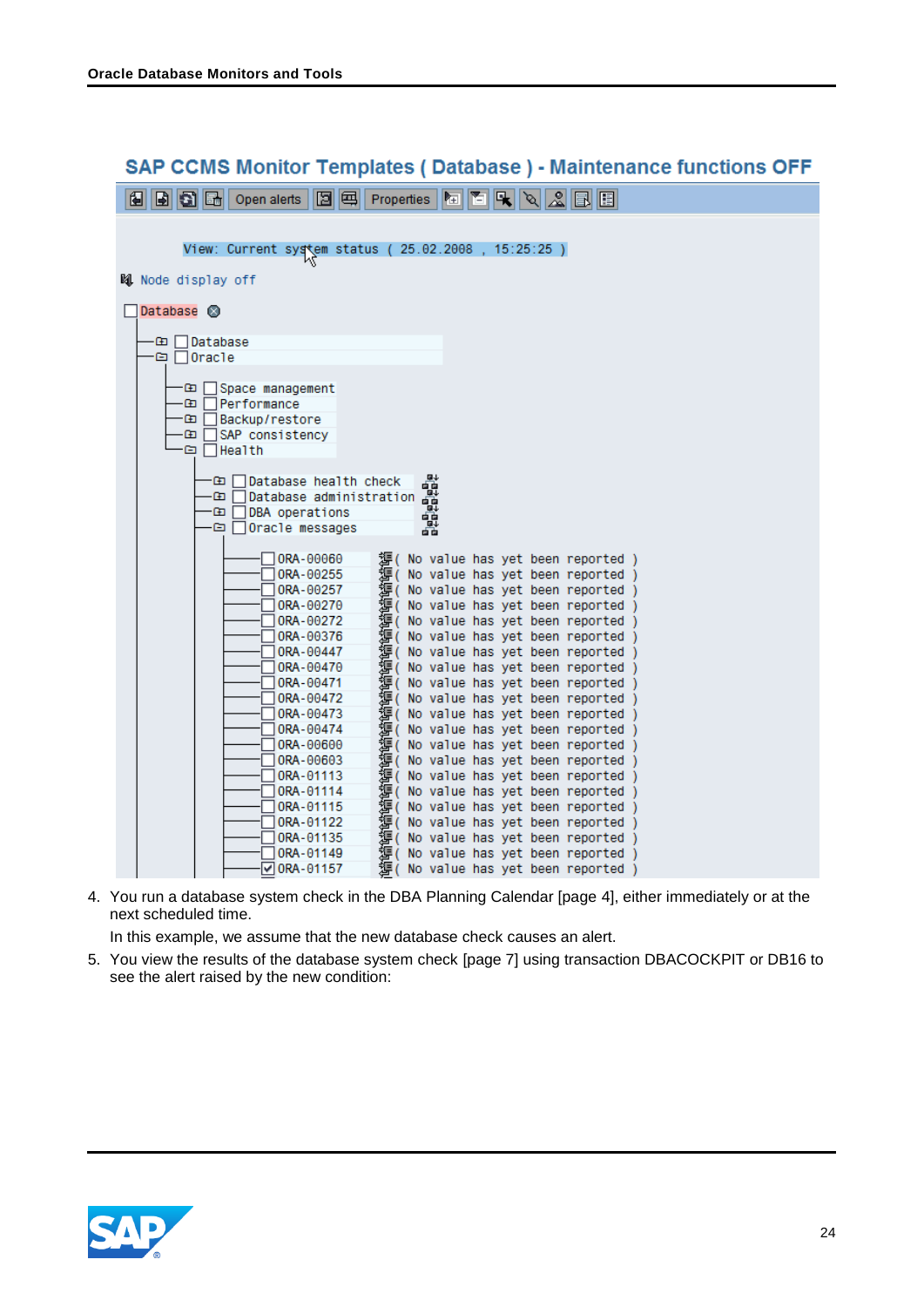| □ 3 G Start 3 Standard S History B Configure 9 DBA Operations     |                        |                             |      |  |    |                                 |              |  |                 |                                                                         |  |
|-------------------------------------------------------------------|------------------------|-----------------------------|------|--|----|---------------------------------|--------------|--|-----------------|-------------------------------------------------------------------------|--|
| <b>H Exystem Configuration</b><br><b>QDE</b>                      | <b>Check Results</b>   |                             |      |  |    | Settings                        |              |  |                 |                                                                         |  |
| System US4<br>Ð                                                   | CO Errors              |                             |      |  |    | View: The Last                  | $10$ Days    |  |                 |                                                                         |  |
|                                                                   |                        | QAO Warnings                |      |  |    | <b>Refresh Every</b>            | $10$ Seconds |  | inactive        |                                                                         |  |
| Oracle Database Administration                                    |                        | CCO Except                  |      |  | Θ  | Delete Older Than               | $100$ Days   |  | active          |                                                                         |  |
| $\triangleright$ $\square$ Performance                            |                        | 宻<br>Total                  |      |  | 11 |                                 |              |  |                 |                                                                         |  |
| D E<br>Space                                                      |                        |                             |      |  |    |                                 |              |  |                 |                                                                         |  |
| $\triangleright$ $\Box$ Jobs<br>$\triangledown$ $\bigodot$ Alerts | 횸                      | 이 메                         |      |  |    | FIECIBING TA                    |              |  |                 |                                                                         |  |
| Database Check                                                    |                        | Standard: All open messages |      |  |    |                                 |              |  |                 |                                                                         |  |
| <b>Check Conditions</b><br><b>Alert Monitor</b>                   | Le                     | Date                        | Time |  |    | Days Type Name                  | Object       |  | Num Description |                                                                         |  |
| $\triangleright$ $\square$ Diagnostics                            |                        | 25.02.2008 15:26:43         |      |  |    | 10 DBA MISSING INDEX            |              |  |                 | 4 Table: SAPSR3.INVALID_ROWS # Table has no index                       |  |
|                                                                   |                        | 25.02.2008 15:26:43         |      |  |    | 10 DBA MISSING STATISTICS       |              |  |                 | 100 Table: SAPSR3.SDB INDUSTRY # Table or index has no optimize         |  |
|                                                                   | W                      | 25.02.2008 15:26:43         |      |  |    | 10 DBO STATS_TOO_OLD            |              |  |                 | 1 Operation: cdwodvjl.sta, time: 2007-11-09 11.00.33 older than 10 (    |  |
|                                                                   |                        | 25.02.2008 15:26:43         |      |  |    | 0 ORA 01157                     |              |  |                 | 1 Time: 2008-02-25 10.50.17, line: ORA-01157: cannot identify/lock (    |  |
|                                                                   | W                      | 25.02.2008 15:26:43         |      |  |    | 10 PROFLOG BOFFER               |              |  |                 | 1 Value: 14298112 (>< 4096,512 KB) # Size of redo log buffer in byte    |  |
|                                                                   | W                      | 25.02.2008 15:26:43         |      |  |    | 10 PROFOPTIMIZER FEATURES ENAB  |              |  |                 | 1 Value: 10.2.0.1 (set in parameter file) # Optimizer plan compatibilit |  |
|                                                                   | W                      | 25.02.2008 15:26:43         |      |  |    | 10 PROF PARALLEL_EXECUTION_MESS |              |  |                 | 1 Value: 2152 (>< 16384.4096) # Message buffer size for parallel ex-    |  |
|                                                                   | Е                      | 25.02.2008 15:26:43         |      |  |    | 10 PROF QUERY REWRITE ENABLED   |              |  |                 | 1 Value: TRUE (<> FALSE) # Allow rewrite of queries using materiali     |  |
|                                                                   | Е                      | 25.02.2008 15:26:43         |      |  |    | 10 PROF REPLICATION_DEPENDENCY  |              |  |                 | 1 Value: TRUE (<> FALSE) # Tracking dependency for Replication p:       |  |
|                                                                   | lw                     | 25.02.2008 15:26:43         |      |  |    | 10 PROFISTAR TRANSFORMATION EN. |              |  |                 | 1 Value: FALSE (<> TRUE) # Enable the use of star transformation        |  |
|                                                                   | $\mathsf{I}\mathsf{w}$ | 25.02.2008 15:26:43         |      |  |    | 10 PROF STATISTICS_LEVEL        |              |  |                 | 1 Value: TYPICAL (set in parameter file) # Statistics level             |  |

#### Database Check: Overview of Messages for System US4

The error *01157* appears in the *Name* column

- 6. You look at the detail log.
	- a) You can see the new condition *ORA-01157*:

## **BRCONNECT Detail Log for Database US4**

|                | Detail log: |    |                        | cdxipgnz.chk                                                                                                                                                                                                                                                                                                                                                                                                                                                               |
|----------------|-------------|----|------------------------|----------------------------------------------------------------------------------------------------------------------------------------------------------------------------------------------------------------------------------------------------------------------------------------------------------------------------------------------------------------------------------------------------------------------------------------------------------------------------|
|                |             |    |                        | BR0964I Check conditions for database messages:                                                                                                                                                                                                                                                                                                                                                                                                                            |
|                |             |    | Pos. Act. Lev. Message | Description                                                                                                                                                                                                                                                                                                                                                                                                                                                                |
| 1              | Y           | W  | ORA-00060              | Deadlock while waiting for resource                                                                                                                                                                                                                                                                                                                                                                                                                                        |
| $\overline{2}$ | Y           | E. | ORA-00255              | Error archiving log file                                                                                                                                                                                                                                                                                                                                                                                                                                                   |
| 3              | Y           | E. | ORA-00257              | Archiver error                                                                                                                                                                                                                                                                                                                                                                                                                                                             |
| $\overline{4}$ | Y           | E. | ORA-00270              | Error creating archive log                                                                                                                                                                                                                                                                                                                                                                                                                                                 |
| 5              | Y           | E. | ORA-00272              | Error writing archive log                                                                                                                                                                                                                                                                                                                                                                                                                                                  |
| 6              | Y           | E. | ORA-00376              | Database file cannot be read                                                                                                                                                                                                                                                                                                                                                                                                                                               |
| $\overline{7}$ | Y           | E. | ORA-00447              | Fatal error in background process                                                                                                                                                                                                                                                                                                                                                                                                                                          |
| 8              | Y           | E. | ORA-00470              | LGWR process terminated with error                                                                                                                                                                                                                                                                                                                                                                                                                                         |
| 9              | Y           | E. | ORA-00471              | DBWR process terminated with error                                                                                                                                                                                                                                                                                                                                                                                                                                         |
| 10             | Y           | Ė. | ORA-00472              | PMON process terminated with error                                                                                                                                                                                                                                                                                                                                                                                                                                         |
| 11             | Y           | E. | ORA-00473              | ARCH process terminated with error                                                                                                                                                                                                                                                                                                                                                                                                                                         |
| 12             | Y           | E. | ORA-00474              | SMON process terminated with error                                                                                                                                                                                                                                                                                                                                                                                                                                         |
| 13             | Y           | E. | ORA-00600              | Oracle internal error                                                                                                                                                                                                                                                                                                                                                                                                                                                      |
| 14             | Y           | E. | ORA-00603              | Oracle server session terminated by fatal error                                                                                                                                                                                                                                                                                                                                                                                                                            |
| 15             | Y           | E. | ORA-01113              | Data file needs media recovery                                                                                                                                                                                                                                                                                                                                                                                                                                             |
| 16             | Y           | E. | ORA-01114              | I/O error writing database file                                                                                                                                                                                                                                                                                                                                                                                                                                            |
| 17             | Y           | E. | ORA-01115              | I/O error reading database file                                                                                                                                                                                                                                                                                                                                                                                                                                            |
| 18             | Y           | E. | ORA-01122              | File verification check failed                                                                                                                                                                                                                                                                                                                                                                                                                                             |
| 19             | Y           | E. | ORA-01135              | Database file is offline                                                                                                                                                                                                                                                                                                                                                                                                                                                   |
| 20             | Y           | W  | ORA-01149              | Cannot shutdown - data file in backup mode                                                                                                                                                                                                                                                                                                                                                                                                                                 |
| 21             | Y           | M  | ORA-01157              | Cannot identify / lock data file                                                                                                                                                                                                                                                                                                                                                                                                                                           |
| 22             | Y           | M  | 0RA-01555 km           | Snapshot too old                                                                                                                                                                                                                                                                                                                                                                                                                                                           |
| $\sim$ $\sim$  | $\sim$      |    | $\overline{a}$         | $\frac{1}{2} \left( \frac{1}{2} \right) \left( \frac{1}{2} \right) \left( \frac{1}{2} \right) \left( \frac{1}{2} \right) \left( \frac{1}{2} \right) \left( \frac{1}{2} \right) \left( \frac{1}{2} \right) \left( \frac{1}{2} \right) \left( \frac{1}{2} \right) \left( \frac{1}{2} \right) \left( \frac{1}{2} \right) \left( \frac{1}{2} \right) \left( \frac{1}{2} \right) \left( \frac{1}{2} \right) \left( \frac{1}{2} \right) \left( \frac{1}{2} \right) \left( \frac$ |

b) You can also see the alert *ORA-1157* that was raised in this example:

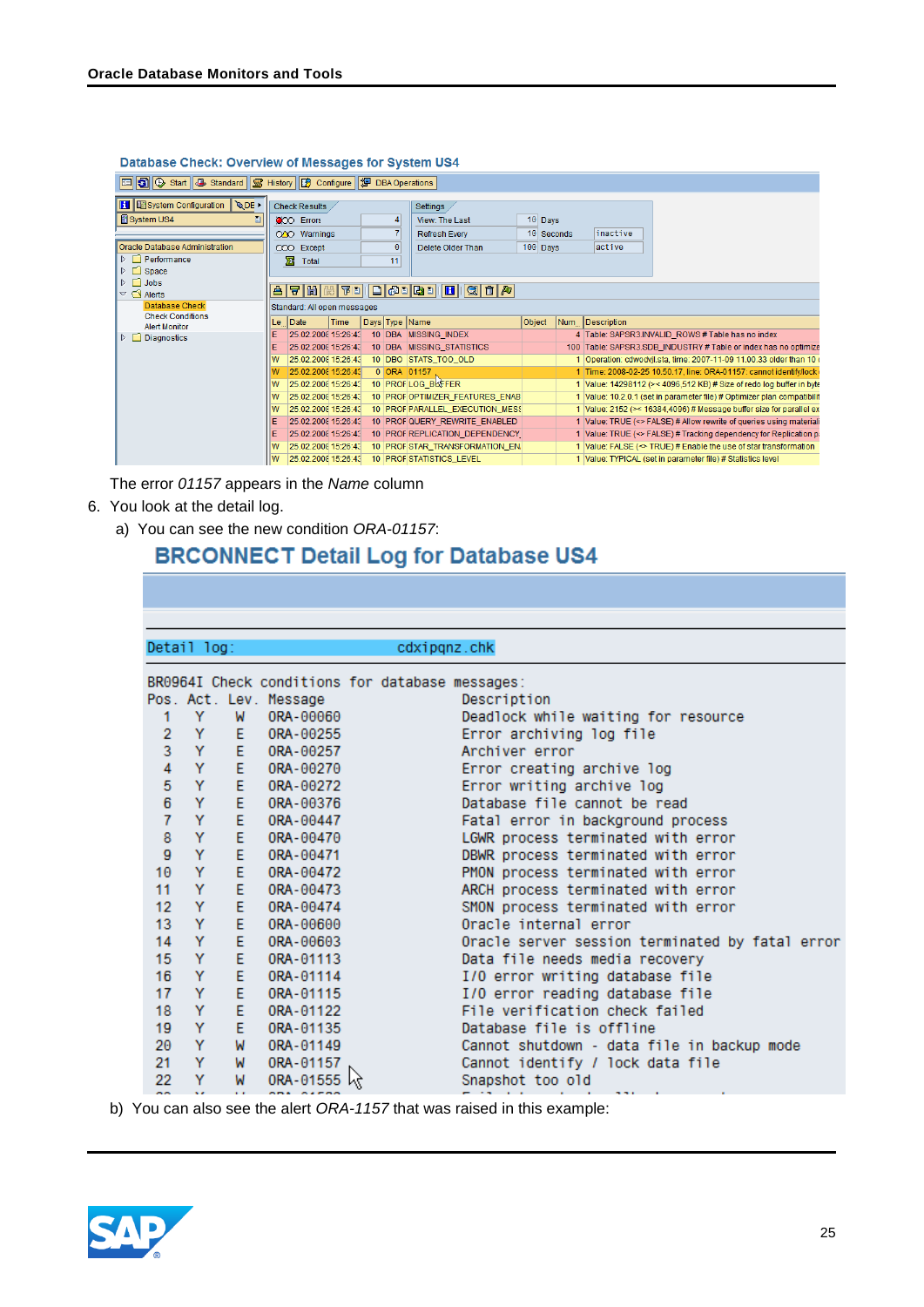#### **BRCONNECT Detail Log for Database US4**

| Detail log:<br>cdxipgnz.chk<br>BR0970W Database administration alert - level: ERROR, type: MISSING_STATISTICS, object: (index) SAPSR3.WSRM_SEQ_ENQ_TAB~0<br>BR0970W Database administration alert - level: ERROR, type: MISSING STATISTICS, object: (index) SAPSR3.WSRM_TXH_WATCHER~0<br>BR0280I BRCONNECT time stamp: 2008-02-25 15.27.40<br>BR0972I Checking database operations<br>BR0973W Database operation alert - level: WARNING, operation: cdwodvjl.sta, time: 2007-11-09 11.00.33, condition: Last successful<br>BR0280I BRCONNECT time stamp: 2008-02-25 15.27.40<br>BR0974I Checking database messages in /oracle/US4/saptrace/background/alert_US4.log<br>BR0976W Database message alert - level: WARNING, line: 86464, time: 2008-02-25 10.50.17, message:<br>ORA-01157: cannot identify/lock data file 255 - see DBWR trace file<br>BR0280I BROONNECT time stamp: 2008-02-25 15.27.40<br>BR0977I Checking database profile<br>BR0978W Database profile alert - level: WARNING, parameter: LOG_BUFFER, value: 14298112 (>< 4096,512 KB)<br>BR0978W Database profile alert - level: WARNING, parameter: OPTIMIZER_FEATURES_ENABLE, value: 10.2.0.1 (set in parameter file)<br>BR0978W Database profile alert - level: WARNING, parameter: PARALLEL EXECUTION MESSAGE SIZE, value: 2152 (>< 16384,4096)<br>BR0978W Database profile alert - level: ERROR, parameter: QUERY REWRITE ENABLED, value: TRUE (<> FALSE)<br>BR0978W Database profile alert - level: ERROR, parameter: REPLICATION_DEPENDENCY_TRACKING, value: TRUE (<> FALSE) |
|-----------------------------------------------------------------------------------------------------------------------------------------------------------------------------------------------------------------------------------------------------------------------------------------------------------------------------------------------------------------------------------------------------------------------------------------------------------------------------------------------------------------------------------------------------------------------------------------------------------------------------------------------------------------------------------------------------------------------------------------------------------------------------------------------------------------------------------------------------------------------------------------------------------------------------------------------------------------------------------------------------------------------------------------------------------------------------------------------------------------------------------------------------------------------------------------------------------------------------------------------------------------------------------------------------------------------------------------------------------------------------------------------------------------------------------------------------------------------------------------------------------------------------------------------------|
|                                                                                                                                                                                                                                                                                                                                                                                                                                                                                                                                                                                                                                                                                                                                                                                                                                                                                                                                                                                                                                                                                                                                                                                                                                                                                                                                                                                                                                                                                                                                                     |
|                                                                                                                                                                                                                                                                                                                                                                                                                                                                                                                                                                                                                                                                                                                                                                                                                                                                                                                                                                                                                                                                                                                                                                                                                                                                                                                                                                                                                                                                                                                                                     |
|                                                                                                                                                                                                                                                                                                                                                                                                                                                                                                                                                                                                                                                                                                                                                                                                                                                                                                                                                                                                                                                                                                                                                                                                                                                                                                                                                                                                                                                                                                                                                     |
|                                                                                                                                                                                                                                                                                                                                                                                                                                                                                                                                                                                                                                                                                                                                                                                                                                                                                                                                                                                                                                                                                                                                                                                                                                                                                                                                                                                                                                                                                                                                                     |
|                                                                                                                                                                                                                                                                                                                                                                                                                                                                                                                                                                                                                                                                                                                                                                                                                                                                                                                                                                                                                                                                                                                                                                                                                                                                                                                                                                                                                                                                                                                                                     |
|                                                                                                                                                                                                                                                                                                                                                                                                                                                                                                                                                                                                                                                                                                                                                                                                                                                                                                                                                                                                                                                                                                                                                                                                                                                                                                                                                                                                                                                                                                                                                     |
|                                                                                                                                                                                                                                                                                                                                                                                                                                                                                                                                                                                                                                                                                                                                                                                                                                                                                                                                                                                                                                                                                                                                                                                                                                                                                                                                                                                                                                                                                                                                                     |
|                                                                                                                                                                                                                                                                                                                                                                                                                                                                                                                                                                                                                                                                                                                                                                                                                                                                                                                                                                                                                                                                                                                                                                                                                                                                                                                                                                                                                                                                                                                                                     |
|                                                                                                                                                                                                                                                                                                                                                                                                                                                                                                                                                                                                                                                                                                                                                                                                                                                                                                                                                                                                                                                                                                                                                                                                                                                                                                                                                                                                                                                                                                                                                     |
|                                                                                                                                                                                                                                                                                                                                                                                                                                                                                                                                                                                                                                                                                                                                                                                                                                                                                                                                                                                                                                                                                                                                                                                                                                                                                                                                                                                                                                                                                                                                                     |
|                                                                                                                                                                                                                                                                                                                                                                                                                                                                                                                                                                                                                                                                                                                                                                                                                                                                                                                                                                                                                                                                                                                                                                                                                                                                                                                                                                                                                                                                                                                                                     |
|                                                                                                                                                                                                                                                                                                                                                                                                                                                                                                                                                                                                                                                                                                                                                                                                                                                                                                                                                                                                                                                                                                                                                                                                                                                                                                                                                                                                                                                                                                                                                     |
|                                                                                                                                                                                                                                                                                                                                                                                                                                                                                                                                                                                                                                                                                                                                                                                                                                                                                                                                                                                                                                                                                                                                                                                                                                                                                                                                                                                                                                                                                                                                                     |
|                                                                                                                                                                                                                                                                                                                                                                                                                                                                                                                                                                                                                                                                                                                                                                                                                                                                                                                                                                                                                                                                                                                                                                                                                                                                                                                                                                                                                                                                                                                                                     |
|                                                                                                                                                                                                                                                                                                                                                                                                                                                                                                                                                                                                                                                                                                                                                                                                                                                                                                                                                                                                                                                                                                                                                                                                                                                                                                                                                                                                                                                                                                                                                     |
|                                                                                                                                                                                                                                                                                                                                                                                                                                                                                                                                                                                                                                                                                                                                                                                                                                                                                                                                                                                                                                                                                                                                                                                                                                                                                                                                                                                                                                                                                                                                                     |
|                                                                                                                                                                                                                                                                                                                                                                                                                                                                                                                                                                                                                                                                                                                                                                                                                                                                                                                                                                                                                                                                                                                                                                                                                                                                                                                                                                                                                                                                                                                                                     |
| BR0978W Database profile alert - level: WARNING, parameter: STAR TRANSFORMATION ENABLED, value: FALSE (<> TRUE)                                                                                                                                                                                                                                                                                                                                                                                                                                                                                                                                                                                                                                                                                                                                                                                                                                                                                                                                                                                                                                                                                                                                                                                                                                                                                                                                                                                                                                     |
| BR0978W Database profile alert - level: WARNING, parameter: STATISTICS_LEVEL, value: TYPICAL (set in parameter file)                                                                                                                                                                                                                                                                                                                                                                                                                                                                                                                                                                                                                                                                                                                                                                                                                                                                                                                                                                                                                                                                                                                                                                                                                                                                                                                                                                                                                                |
| BR0280I BRCONNECT time stamp: 2008-02-25 15.27.40                                                                                                                                                                                                                                                                                                                                                                                                                                                                                                                                                                                                                                                                                                                                                                                                                                                                                                                                                                                                                                                                                                                                                                                                                                                                                                                                                                                                                                                                                                   |
| BR0980I Number of changed database profile parameters: 0                                                                                                                                                                                                                                                                                                                                                                                                                                                                                                                                                                                                                                                                                                                                                                                                                                                                                                                                                                                                                                                                                                                                                                                                                                                                                                                                                                                                                                                                                            |
| BR0280I BRCONNECT time stamp: 2008-02-25 15.27.42                                                                                                                                                                                                                                                                                                                                                                                                                                                                                                                                                                                                                                                                                                                                                                                                                                                                                                                                                                                                                                                                                                                                                                                                                                                                                                                                                                                                                                                                                                   |
| BR0955I Number of signaled error/warning/exception alerts for database administration: 738/0/0                                                                                                                                                                                                                                                                                                                                                                                                                                                                                                                                                                                                                                                                                                                                                                                                                                                                                                                                                                                                                                                                                                                                                                                                                                                                                                                                                                                                                                                      |
| BR0956I Number of signaled error/warning/exception alerts for database operations: 0/1/0                                                                                                                                                                                                                                                                                                                                                                                                                                                                                                                                                                                                                                                                                                                                                                                                                                                                                                                                                                                                                                                                                                                                                                                                                                                                                                                                                                                                                                                            |
| BR0957I Number of signaled error/warning/exception alerts for database messages: 0/1/0                                                                                                                                                                                                                                                                                                                                                                                                                                                                                                                                                                                                                                                                                                                                                                                                                                                                                                                                                                                                                                                                                                                                                                                                                                                                                                                                                                                                                                                              |
| BR0958I Number of signaled error/warning/exception alerts for database profile: 2/5/0                                                                                                                                                                                                                                                                                                                                                                                                                                                                                                                                                                                                                                                                                                                                                                                                                                                                                                                                                                                                                                                                                                                                                                                                                                                                                                                                                                                                                                                               |
| BR0806I End of BRCONNECT processing: cdxipqnz.chk 2008-02-25 15.27.42                                                                                                                                                                                                                                                                                                                                                                                                                                                                                                                                                                                                                                                                                                                                                                                                                                                                                                                                                                                                                                                                                                                                                                                                                                                                                                                                                                                                                                                                               |
| BR0280I BRCONNECT time stamp: 2008-02-25 15.27.42<br>RRASSS1 RRCONNECT completed successfully with warnings                                                                                                                                                                                                                                                                                                                                                                                                                                                                                                                                                                                                                                                                                                                                                                                                                                                                                                                                                                                                                                                                                                                                                                                                                                                                                                                                                                                                                                         |

7. You can also see the alert *ORA-01157* displayed in the alert monitor, transaction RZ20 [page [9\]](#page-8-0):

SAP CCMS Monitor Templates (Database) - Maintenance functions OFF

666666

View: Current system status ( 25.02.2008 , 15:39:02 )

|  | M Node display off  |                                  |                                                         |                                                      |                                                                                |  |  |  |  |                                                                                                               |  |
|--|---------------------|----------------------------------|---------------------------------------------------------|------------------------------------------------------|--------------------------------------------------------------------------------|--|--|--|--|---------------------------------------------------------------------------------------------------------------|--|
|  | —⊡ ∏Orac1e          |                                  |                                                         |                                                      |                                                                                |  |  |  |  |                                                                                                               |  |
|  |                     |                                  |                                                         |                                                      |                                                                                |  |  |  |  |                                                                                                               |  |
|  | -⊞ Space management |                                  |                                                         |                                                      |                                                                                |  |  |  |  |                                                                                                               |  |
|  | -⊞ Performance      |                                  |                                                         |                                                      |                                                                                |  |  |  |  |                                                                                                               |  |
|  | -⊞ Backup/restore   |                                  |                                                         |                                                      |                                                                                |  |  |  |  |                                                                                                               |  |
|  | -⊞ SAP consistency  |                                  |                                                         |                                                      |                                                                                |  |  |  |  |                                                                                                               |  |
|  | -⊟ ∏Health          |                                  |                                                         |                                                      |                                                                                |  |  |  |  |                                                                                                               |  |
|  |                     |                                  |                                                         |                                                      |                                                                                |  |  |  |  |                                                                                                               |  |
|  |                     |                                  | -田 Database health check<br>-CD Database administration | <b>BueleyBag</b>                                     |                                                                                |  |  |  |  |                                                                                                               |  |
|  |                     |                                  | -⊞ OBA operations                                       |                                                      |                                                                                |  |  |  |  |                                                                                                               |  |
|  |                     |                                  | -⊡ Oracle messages                                      |                                                      |                                                                                |  |  |  |  |                                                                                                               |  |
|  |                     |                                  |                                                         |                                                      |                                                                                |  |  |  |  |                                                                                                               |  |
|  |                     | $-0$ 0RA - 00060                 |                                                         | <sup>"</sup> Checked but no warning or error found   |                                                                                |  |  |  |  |                                                                                                               |  |
|  |                     | ORA-00255                        |                                                         | <sup>"</sup> Checked but no warning or error found   |                                                                                |  |  |  |  |                                                                                                               |  |
|  |                     | $70RA - 00257$                   |                                                         | <sup>9</sup> Checked but no warning or error found   |                                                                                |  |  |  |  |                                                                                                               |  |
|  |                     | ORA-00270                        |                                                         | <sup>"</sup> Checked but no warning or error found   |                                                                                |  |  |  |  |                                                                                                               |  |
|  |                     | $\n  ORA - 00272\n$              |                                                         | <sup>洞</sup> Checked but no warning or error found   |                                                                                |  |  |  |  |                                                                                                               |  |
|  |                     | $\sqrt{0}$ ORA - 00376           |                                                         | <sup>1</sup> Checked but no warning or error found   |                                                                                |  |  |  |  |                                                                                                               |  |
|  |                     | $\sqrt{0}$ ORA - 00447           |                                                         | <sup> </sup> Checked but no warning or error found   |                                                                                |  |  |  |  |                                                                                                               |  |
|  |                     | $\sqrt{0}$ ORA - 00470           |                                                         | Checked but no warning or error found                |                                                                                |  |  |  |  |                                                                                                               |  |
|  |                     | $70RA - 00471$                   |                                                         | Checked but no warning or error found                |                                                                                |  |  |  |  |                                                                                                               |  |
|  |                     | $70RA - 00472$<br>$70RA - 00473$ |                                                         |                                                      | Checked but no warning or error found                                          |  |  |  |  |                                                                                                               |  |
|  |                     | ORA-00474                        |                                                         |                                                      | Checked but no warning or error found<br>Checked but no warning or error found |  |  |  |  |                                                                                                               |  |
|  |                     | $70RA - 00600$                   |                                                         | Checked but no warning or error found                |                                                                                |  |  |  |  |                                                                                                               |  |
|  |                     | $70RA - 00603$                   |                                                         | <sup> </sup> Checked but no warning or error found   |                                                                                |  |  |  |  |                                                                                                               |  |
|  |                     | $70RA - 01113$                   |                                                         | <sup>"</sup> Checked but no warning or error found   |                                                                                |  |  |  |  |                                                                                                               |  |
|  |                     | $70RA - 01114$                   |                                                         | <sup>"</sup> Checked but no warning or error found   |                                                                                |  |  |  |  |                                                                                                               |  |
|  |                     | ORA-01115                        |                                                         | <sup>jp</sup> Checked but no warning or error found  |                                                                                |  |  |  |  |                                                                                                               |  |
|  |                     | ORA-01122                        |                                                         | <sup>•</sup> Checked but no warning or error found   |                                                                                |  |  |  |  |                                                                                                               |  |
|  |                     | ORA-01135                        |                                                         | <sup>"</sup> Checked but no warning or error found   |                                                                                |  |  |  |  |                                                                                                               |  |
|  |                     | ORA-01149                        |                                                         | <sup>jp</sup> Checked but no warning or error found  |                                                                                |  |  |  |  |                                                                                                               |  |
|  |                     | ORA-01157                        |                                                         |                                                      |                                                                                |  |  |  |  | UP Check 25.02.2008 15:26:43 - Time: 2008-02-25 10.50.17, line: ORA-01157: cannot identify/lock data file 255 |  |
|  |                     | $70RA - 01555$                   |                                                         | k <sup>j</sup> Checked but no warning or error found |                                                                                |  |  |  |  |                                                                                                               |  |

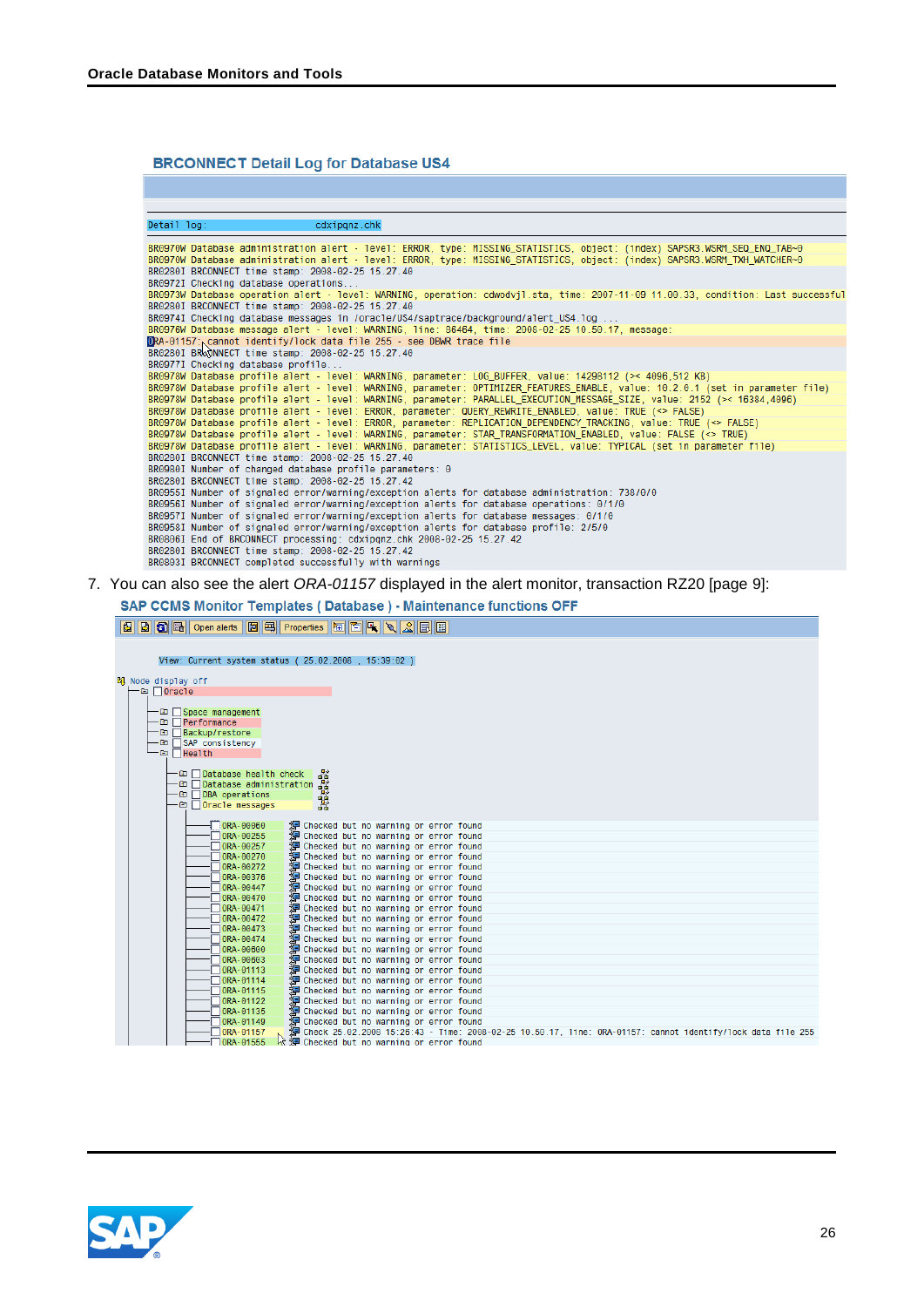# <span id="page-26-0"></span>**BRCONNECT**

BRCONNECT checks the following types of condition:

- Database administration configuration, space management, database state, consistency
- Database operations backup and archive results, failed operations
- Critical database messages in the Oracle alert file for example, ORA-00600
- Database profile parameters in the Oracle initialization file

When it finds a critical situation, BRCONNECT writes an alert message to the detail log and to the table DBMSGORA. You can view the results with transaction DBACOCKPIT or DB16 [page [7\]](#page-6-0). Many alerts are also passed to the alert monitor [page [9\]](#page-8-0).

You can tailor the conditions to suit your own requirements [page [5\]](#page-4-0). For critical database messages or database profile parameters, you can also add new conditions.

### <span id="page-26-1"></span>**Default Conditions for Database Administration**

| <b>Condition</b>     | <b>Severity</b> | <b>Description</b>                                                                                                                                             |
|----------------------|-----------------|----------------------------------------------------------------------------------------------------------------------------------------------------------------|
| NOARCHIVELOG_MODE    | Error           | Checks whether the database is in NOARCHIVELOG<br>mode, which is not allowed for production databases.                                                         |
| ARCHIVER STUCK       | Warning         | Checks the highest fill level of the archiving directory<br>(by default, oraarch).                                                                             |
| FILE SYSTEM FULL     | Warning         | Checks the fill level of file systems on the database<br>host.                                                                                                 |
| TABLESPACE OFFLINE   | Error           | Checks whether there are tablespaces that are<br>offline.                                                                                                      |
| TABLESPACE IN BACKUP | Warning         | Checks whether there are tablespaces that have the<br>BACKUP status although BRBACKUP is not active                                                            |
| TABLESPACE_FULL      | Warning         | Checks the fill level of tablespaces in the database.                                                                                                          |
| DATA_FILE_MISSING    | Warning         | Checks whether there are data files that no longer<br>exist in the file system.                                                                                |
| REDOLOG_FILE_MISSING | Error           | Checks whether there are online redo log files that<br>no longer exist in the file system.                                                                     |
| CONTROL FILE MISSING | Error           | Checks whether there are control files that no longer<br>exist in the file system.                                                                             |
| DATA FILE MISMATCH   | Error           | Checks whether there are data files that are flagged<br>as MISSING in Oracle control file.                                                                     |
| INVALID FILE TYPE    | Error           | Checks whether there are database files that have<br>an illegal operating system type, for example, block<br>raw files on Unix or compressed files on Windows. |

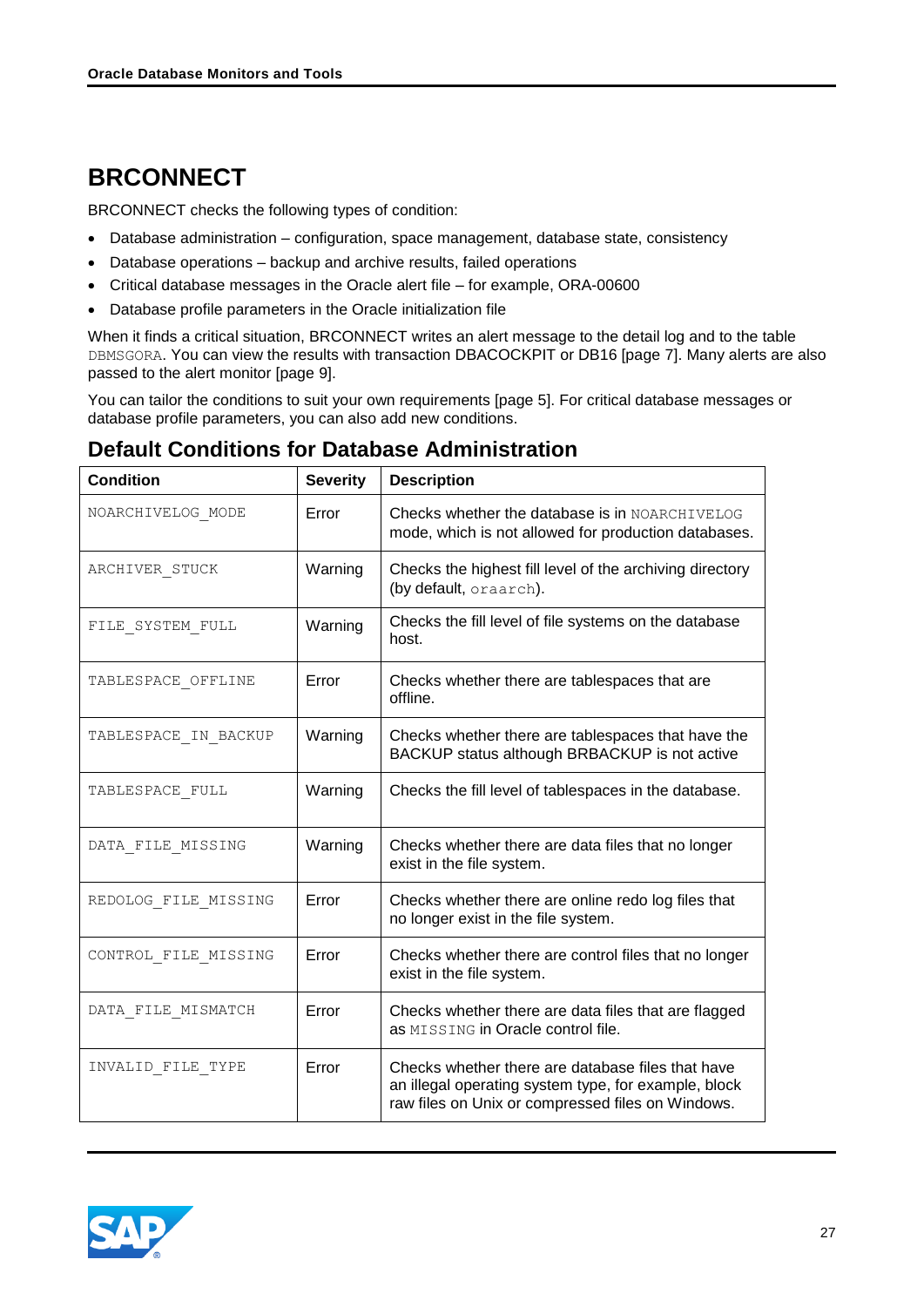| <b>Condition</b>                 | <b>Severity</b> | <b>Description</b>                                                                                                                                                                                                                  |
|----------------------------------|-----------------|-------------------------------------------------------------------------------------------------------------------------------------------------------------------------------------------------------------------------------------|
| REDOLOG FILE MIRROR              | Error           | Checks whether there are online redo log files that<br>are not mirrored on the Oracle side.                                                                                                                                         |
| CONTROL FILE MIRROR              | Error           | Checks whether there are control files that are not<br>mirrored on the Oracle side.                                                                                                                                                 |
| FILE OFFLINE                     | Error           | Checks whether there are data files or online redo<br>log files that are OFFLINE.                                                                                                                                                   |
| CRITICAL FILE                    | Warning         | Examines the data files with an activated auto extend<br>feature to see whether the file system can be brought<br>to overflow, due to the existing parameter setting<br>(NEXT and MAXSIZE), during the automatic file<br>extension. |
| TOO MANY EXTENTS *               | Warning         | Checks whether there are tables or indices, for which<br>the number of allocated extents exceeds the<br>specified threshold value.                                                                                                  |
| CRITICAL SEGMENT *               | Warning         | Checks whether there are tables or indexes that can<br>bring the tablespace to overflow when up to 5 next<br>extents are allocated.                                                                                                 |
| CRITICAL TABLESPACE              | Warning         | Examines the data of a tablespace to see whether<br>the file system can be brought to overflow, due to the<br>existing parameter setting (NEXT and MAXSIZE),<br>during the automatic file extension.                                |
| IN WRONG TABLESPACE              | Error           | Checks whether there are tables that not in a table<br>tablespace or indices, which are not in an index<br>tablespace.                                                                                                              |
| MISSING INDEX                    | Error           | Checks whether there are tables that do not have<br>any indices and are not specified in the DBDIFF table<br>exception.                                                                                                             |
| MISSING STATISTICS               | Error           | Checks whether there are tables or indices that do<br>not have any statistics, although they should have<br>these.                                                                                                                  |
| HARMFUL STATISTICS               | Error           | Checks whether there are tables or indices that have<br>statistics, although they should not have these (for<br>example, pool and cluster tables).                                                                                  |
| PCTINCREASE NOT ZERO<br>$^\star$ | Error           | Checks whether there are tables or indexes for which<br>the PCTINCREASE storage parameter is not equal<br>to zero. This can lead to storage fragmentation and is<br>not suitable for the SAP System.                                |

\* These conditions are only relevant for locally managed tablespaces.

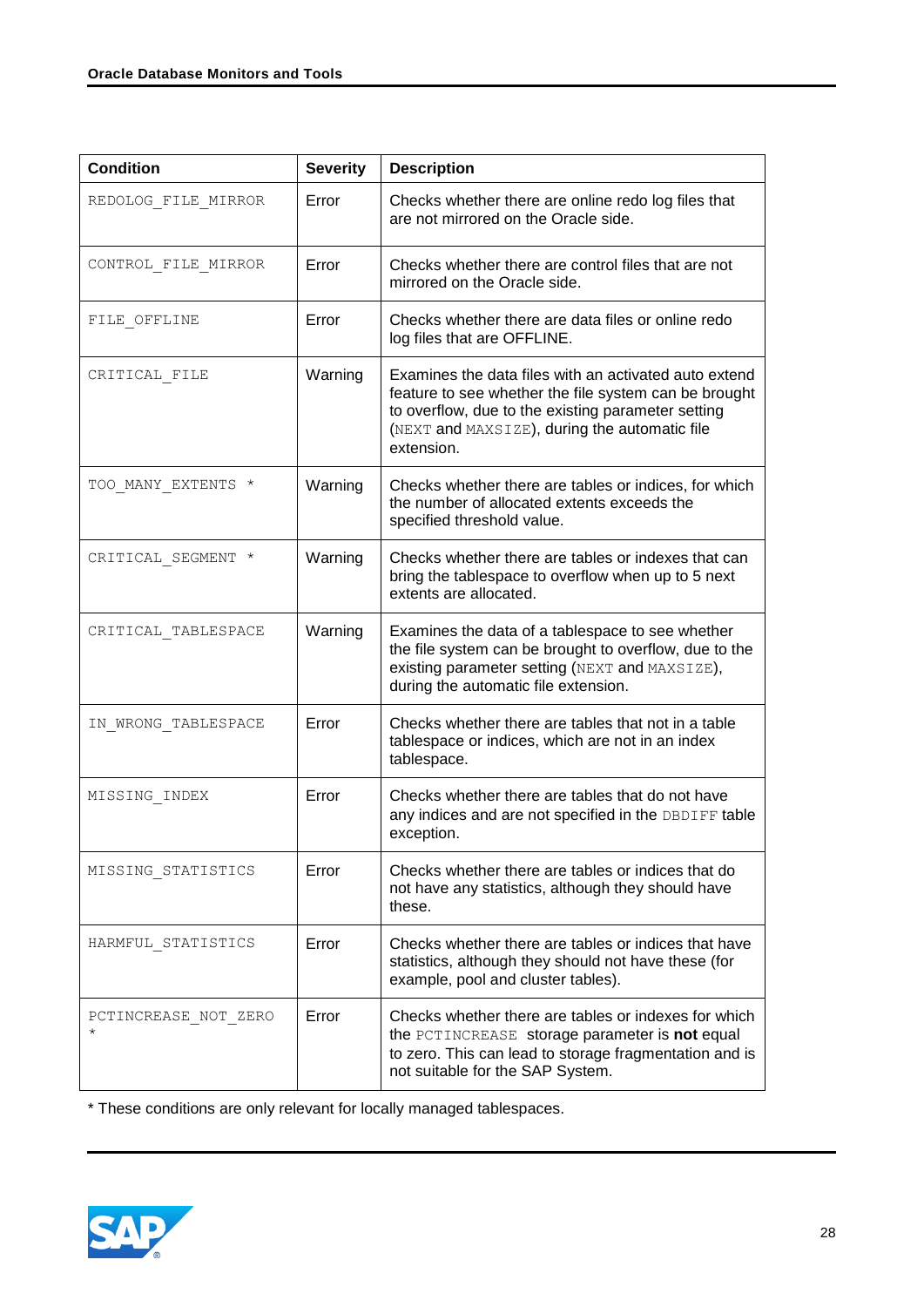$\bullet$ 

The above check conditions are specified in the control table DBCHECKORA.

You cannot add new check conditions but you can change some of the above checks as follows:

- You can exclude objects that is, individual tables and indexes or even complete tablespaces – from certain checks that run at table or index level. You do this by creating a new check condition with the relevant object in transaction DBCOCKPIT or DB17 [page [5\]](#page-4-0), setting its *ACTIVE FLAG* to *NO* or by specifying the object in the check\_exclude BRCONNECT profile parameter.
- You can change the threshold values for individual tables and indexes

You can change the following check conditions in this way:

TOO\_MANY\_EXTENTS, CRITICAL\_SEGMENT, IN\_WRONG\_TABLESPACE, MISSING\_INDEX, MISSING STATISTICS, HARMFUL STATISTICS, PCTINCREASE NOT ZERO

### <span id="page-28-0"></span>**Default Conditions for Database Operations**

| <b>Condition</b>      | <b>Severity</b> | <b>Description</b>                                                                                    |
|-----------------------|-----------------|-------------------------------------------------------------------------------------------------------|
| LAST ARCHIVE FAILED   | Warning         | Checks whether the last backup of the offline redo<br>log files with BRARCHIVE failed.                |
| LAST BACKUP FAILED    | Warning         | Checks whether the last complete backup of the<br>database with BRBACKUP failed.                      |
| LAST_STATS_FAILED     | Warning         | Checks whether the last update of the optimizer<br>statistics with BRCONNECT failed.                  |
| LAST OPERATION FAILED | Warning         | Checks whether the last DBA operation failed.                                                         |
| ARCHIVE TOO OLD       | Warning         | Checks whether the last successful backup of the<br>offline redo log files with BRARCHIVE is too old. |
| BACKUP TOO OLD        | Warning         | Checks whether the last successful complete backup<br>of the database with BRBACKUP is too old.       |
| STATS TOO OLD         | Warning         | Checks whether the last successful update of the<br>optimizer statistics with BRCONNECT is too old.   |
| OPERATION TOO OLD     | Warning         | Checks whether the last successful DBA operation is<br>too old.                                       |

 $\bullet$ 

Since the test conditions for database operations are programmed in a specific way in BRCONNECT (known as built-in test conditions), no new check conditions can be added to the DBCHECKORA table. However, this is generally not necessary because other operations can be monitored by the LAST\_OPERATION\_FAILED and OPERATION\_TOO\_OLD check conditions, or by specifying function IDs in the PARAM field.

### <span id="page-28-1"></span>**Critical Database Messages in the Oracle Alert File**

See "Oracle Messages" in the table ["Health"](#page-15-0) [Page [16\]](#page-15-0).

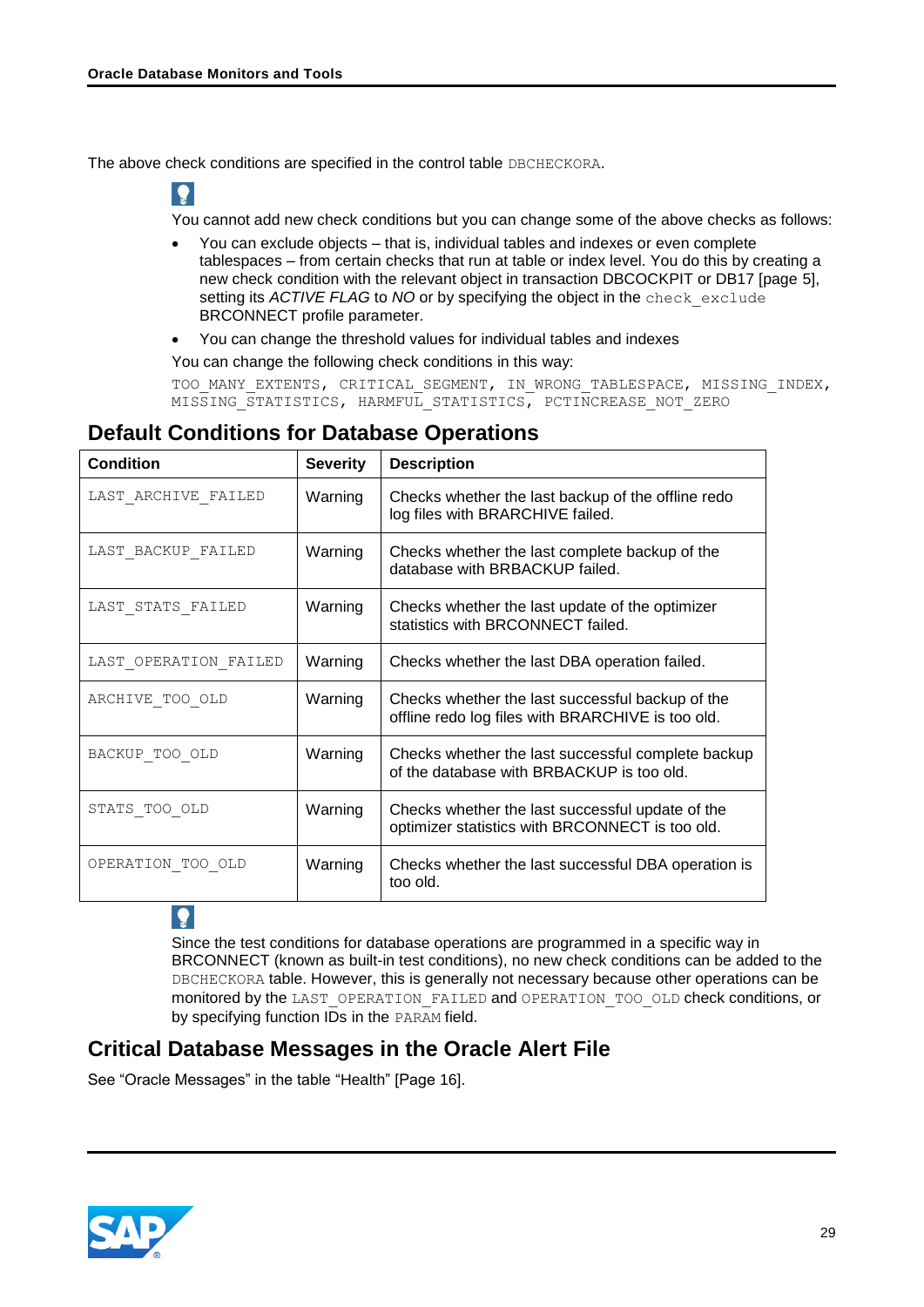# $\bullet$

You can enter any Oracle error code or error text as a condition name for this condition type. BRCONNECT searches the Oracle Alert log for corresponding Oracle error messages and might then generate alert messages.

### <span id="page-29-0"></span>**BRCONNECT Default Conditions for Database Profile Parameters**

These test conditions check the values of Oracle parameters. The standard test conditions for the database profile correspond to the current SAP recommendations described in **SAP Note [830576](http://service.sap.com/sap/support/notes/830576)** for Oracle 10g and in **SAP Note [1431798](http://service.sap.com/sap/support/notes/1431798)**.

 $\bullet$ 

You can easily adjust the test conditions for the database profile parameters, depending on the changed recommendations and for new Oracle releases.

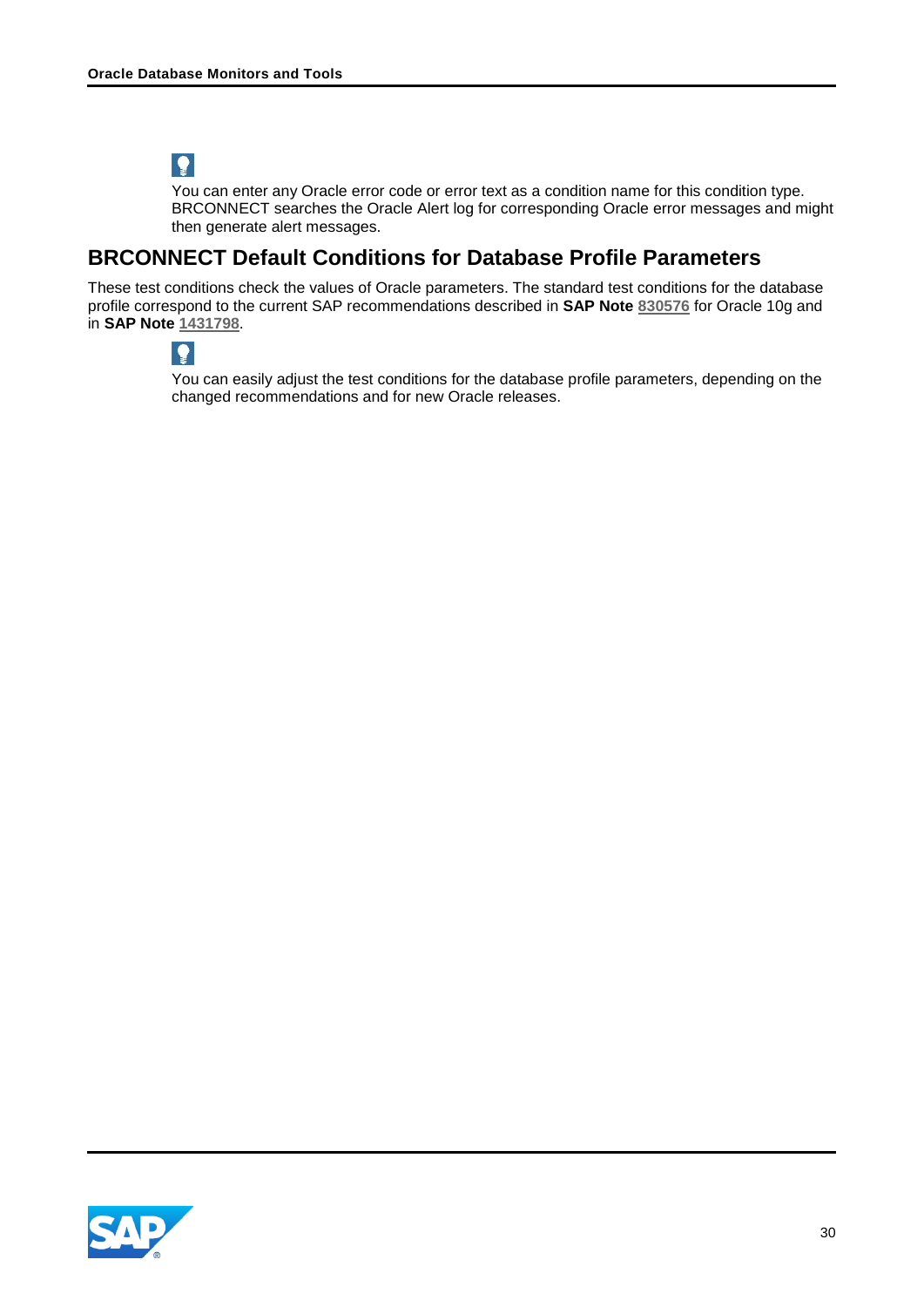# <span id="page-30-0"></span>**ADDITIONAL DOCUMENTATION**

### <span id="page-30-1"></span>**SAP Library**

You can find more information on Oracle database administration and the contents of this document in the SAP Library as follows:



All paths refer to SAP NetWeaver 7.3.

- 1. Call up the SAP Help Portal at **[help.sap.com/nw73](http://help.sap.com/nw73)** *Application Help SAP Library: English*.
- 2. Choose *SAP NetWeaver Library: Function-Oriented View Database Administration Database Administration for Oracle*.
- 3. Choose one of the following:
	- o *SAP Database Guide: Oracle*
	- o *CCMS: Oracle*



You can also find these plus selected extracts from the SAP Library at:

**[www.sdn.sap.com/irj/sdn/ora](http://www.sdn.sap.com/irj/sdn/ora)** *SAP on Oracle Knowledge Center SAP Documentation in Help Portal*

### <span id="page-30-2"></span>**SAP Notes**

You can find more information on the contents of this document in the following SAP Notes:

- **[483856](http://service.sap.com/sap/support/notes/483856)** Description of the Alerts for Oracle Database Monitoring
- **[426781](http://service.sap.com/sap/support/notes/426781)** Corrections in the Oracle Database Monitoring
- **[483659](http://service.sap.com/sap/support/notes/483659)** BRCONNECT Support for Oracle Monitoring in RZ20

You can find SAP Notes at:

**[service.sap.com/notes](http://service.sap.com/notes)**